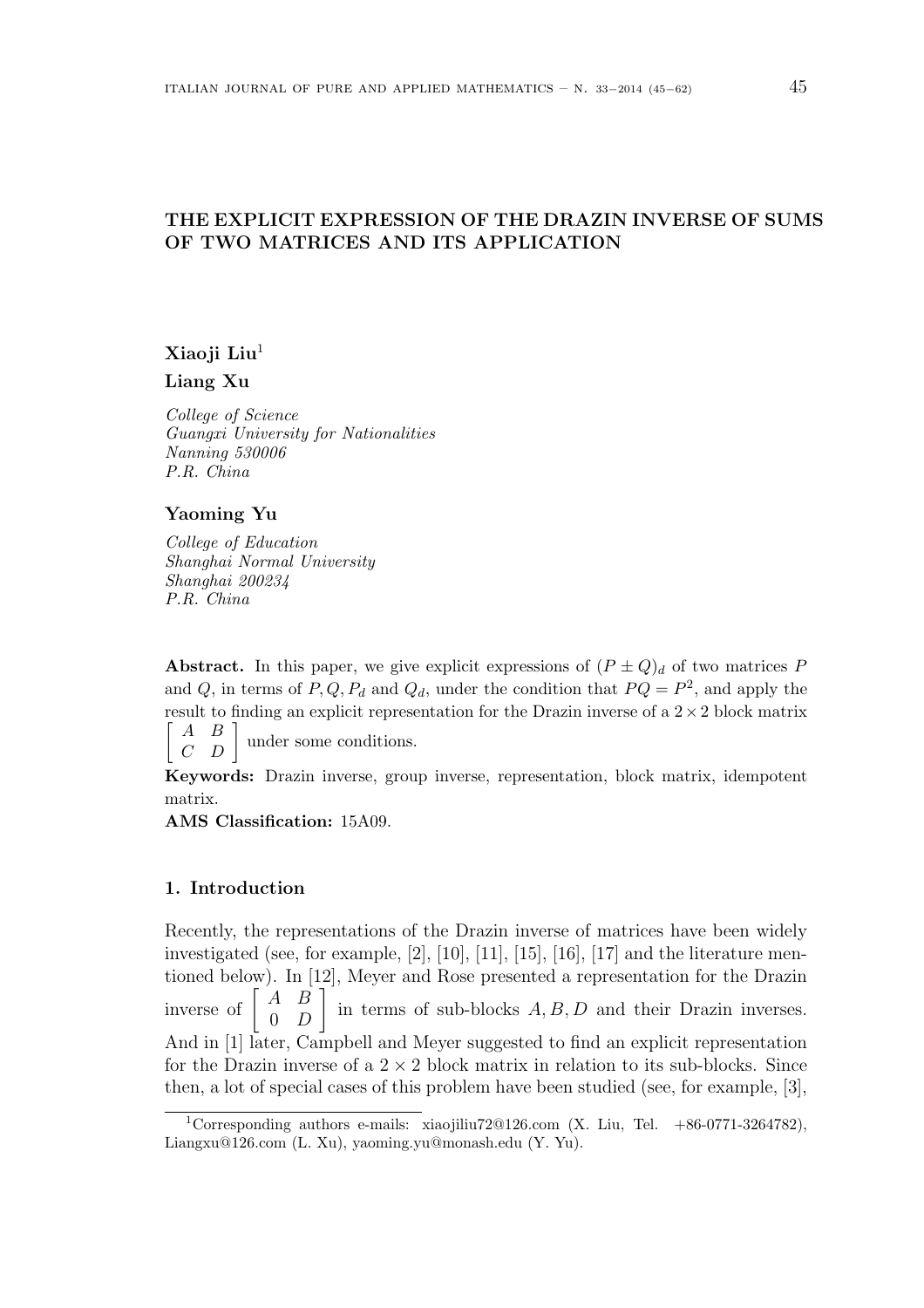[4], [5], [6], [7], [8], [13] and references therein). But no one can solve the general problem up to the present.

These investigations motivate us to deal with a representation for the Drazin inverse of a  $2 \times 2$  block matrix by exploiting an explicit expression of the Drazin inverse of sums of two matrices. The paper is organized as follows. In this section, we will introduce some notions and lemmas. In Section 2, we will present these explicit expressions of differences and sums of two matrices P and Q under the conditions  $PQ = P^2$ . In Section 3, we will deduce an explicit representation conditions  $PQ = P^2$ . In Section 3, we will deduce an for the Drazin inverse of the  $2 \times 2$  block matrix  $\begin{bmatrix} A & B \\ C & D \end{bmatrix}$  $\begin{bmatrix} A & B \\ C & D \end{bmatrix}$  under the conditions  $AB = 0$  and  $D^2 = \frac{1}{2}CB$  in terms of its sub-blocks and  $A_d$  and  $D_d$ .

Throughout this paper the symbol  $\mathbb{C}^{m \times n}$  stands for the set of  $m \times n$  complex matrices and  $I \in \mathbb{C}^{n \times n}$  stands for the unit matrix. Let  $A \in \mathbb{C}^{n \times n}$ , the Drazin inverse, denoted by  $A_d$ , of matrix A is defined as the unique matrix satisfying

$$
A^{k+1}A_d = A^k, \quad A_d A A_d = A_d, \quad A A_d = A_d A
$$

where  $k = \text{Ind}(A)$  is the index of A. In particular, if  $\text{Ind}(A) = 1$ , then  $A_d$  is called the group inverse, denoted by  $A_q$ , of A (see [1], [9], [14]). Apparently, if A is nonsingular, then  $\text{Ind}(A) = 0$ , otherwise  $\text{Ind}(A) \geq 1$ , especially  $\text{Ind}(0) = 1$ . If A is nilpotent, then  $A_d = 0$ . If X is nonsingular and  $B = XAX^{-1}$ , then  $B_d = X A_d X^{-1}$ . For convenience, we write  $A^{\pi} = I - A A_d$  and

$$
(1.1) \t\t M = \begin{bmatrix} A & B \\ C & D \end{bmatrix}
$$

where  $A \in \mathbb{C}^{n \times n}, B \in \mathbb{C}^{n \times m}, C \in \mathbb{C}^{m \times n}$  and  $D \in \mathbb{C}^{m \times m}$ .

Also, we need two functions: the ceiling function  $\lceil x \rceil$ , the smallest integer greater than or equal to x, and the floor function  $|x|$ , the largest integer less than or equal to  $x$ .

Now, we list and deduce some lemmas.

**Lemma 1.1** [12, Theorem 3.2] Let M be given by (1.1) with  $C = 0$ ,  $t = \text{Ind}(A)$ and  $l = \text{Ind}(D)$ . Then

$$
M_d = \left[ \begin{array}{cc} A_d & S \\ 0 & D_d \end{array} \right]
$$

where

$$
S = A^{\pi} \sum_{n=0}^{t-1} A^n B D_d^{n+2} + \sum_{n=0}^{l-1} A_d^{n+2} B D^n D^{\pi} - A_d B D_d.
$$

**Lemma 1.2** [8, Theorem 3.1] Let M be given by (1.1) with  $D = 0$ ,  $t = \text{Ind}(A)$ and  $r = \text{Ind}(BC)$ . If  $AB = 0$ , then

$$
M_d = \left[ \begin{array}{cc} XA & (BC)_dB \\ CX & 0 \end{array} \right]
$$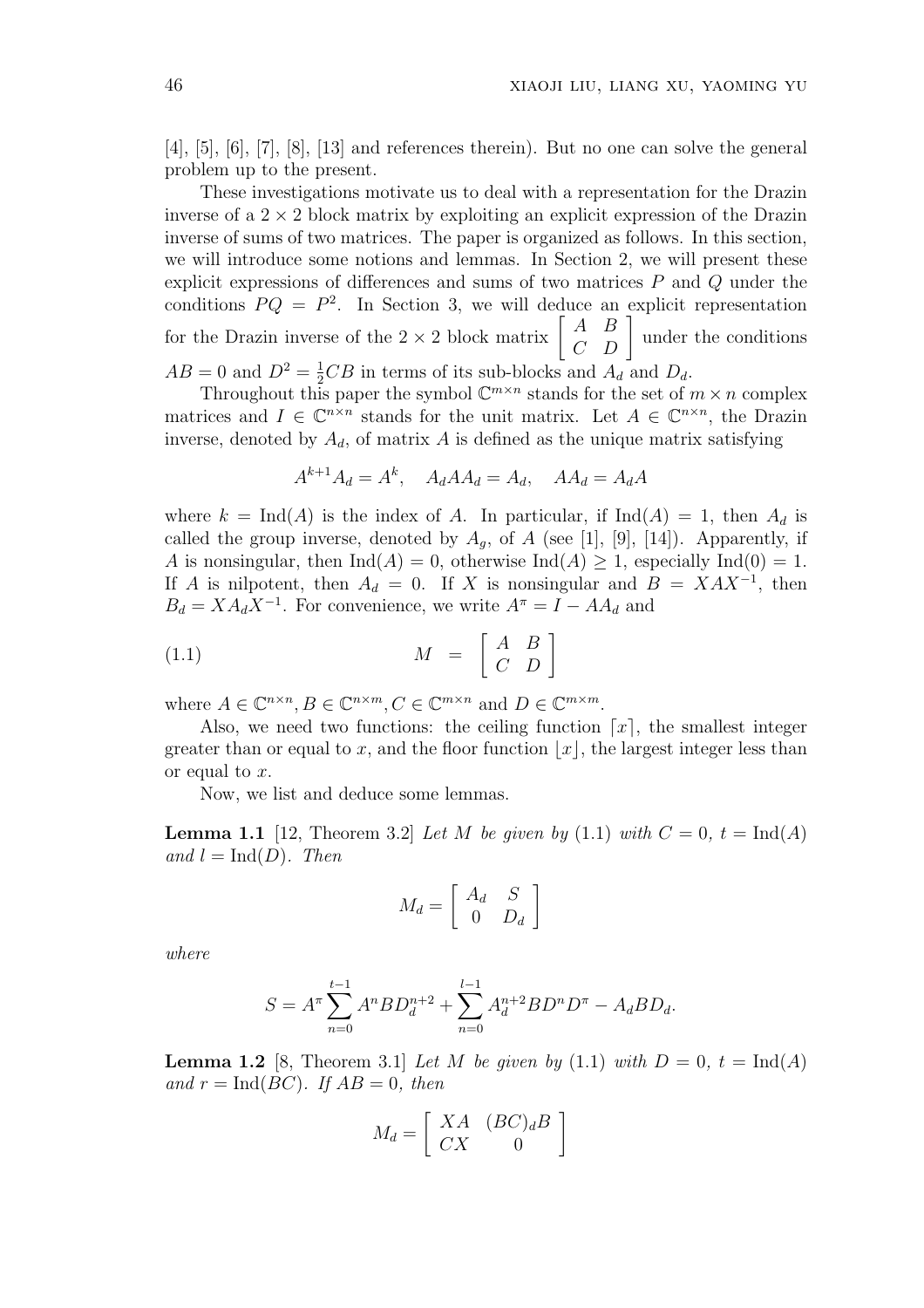where

$$
X = (BC)^{\pi} \sum_{n=0}^{r-1} (BC)^n A_d^{2n+2} + \sum_{n=0}^{\lceil \frac{t}{2} \rceil - 1} (BC)^{n+1} A^{2n} A^{\pi}.
$$

**Lemma 1.3** Let  $P, Q \in \mathbb{C}^{n \times n}$  with  $s = \text{Ind}(P)$  and  $h = \text{Ind}(Q)$ . If  $PQ = 0$ , then (i) for any positive integer  $n > 2$ ,

(1.2) 
$$
(P+Q)^n = P^n + Q^n + \sum_{i=1}^{n-1} Q^i P^{n-i}.
$$

 $(ii)[10, Theorem 2.1]$ 

$$
(P+Q)d = \sum_{n=0}^{s-1} Q_d^{n+1} P^n P^n + Q^{\pi} \sum_{n=0}^{h-1} Q^n P_d^{n+1}.
$$

**Proof.** (i) When  $n = 2$ , obviously,  $(P+Q)^2 = P^2 + Q^2 + QP$  holds. Assume that (1.2) holds for  $k \ge 2$ , namely,  $(P+Q)^k = P^k + Q^k + \sum_{k=1}^{k-1}$  $i=1$  $Q^{i}P^{k-i}, k \geq 2$ . Then for  $k+1$ ,

$$
(P+Q)^{k+1} = (P^k + Q^k + \sum_{i=1}^{k-1} Q^i P^{k-i})(P+Q) = P^{k+1} + Q^{k+1} + \sum_{i=1}^k Q^i P^{k+1-i}.
$$

Hence, by induction,  $(1.2)$  holds for any positive integer *n*.

**Remark 1:** If  $P^r = 0$  in Lemma 1.3(ii), then  $(P + Q)_d = \sum_{r=1}^{r-1}$  $n=0$  $Q_d^{n+1}P^n$ .

The following lemma generalizes [1, Theorem 7.8.4(iii)].

**Lemma 1.4** Let  $P \in \mathbb{C}^{n \times m}$ ,  $Q \in \mathbb{C}^{m \times n}$ , then  $(PQ)_d = P(QP)_d^2Q$ .

**Lemma 1.5** Let  $P, Q \in \mathbb{C}^{n \times n}$ . If  $PQ = P^2$ , then for any positive integer n,

(1.3) 
$$
(Q-P)^n = Q^{n-1}(Q-P).
$$

**Proof.** When  $n = 1$ , obviously, (1.3) holds. Assume that (1.3) holds for k, namely,  $(Q - P)^k = Q^{k-1}(Q - P)$ . Then for  $k + 1$ ,

$$
(Q - P)^{k+1} = Q^{k-1}(Q - P)(Q - P) = Q^{k}(Q - P).
$$

Hence, by induction,  $(1.3)$  holds for any positive integer n.

## 2. The Drazin inverse of differences and sums of two matrices

In this section, we will investigate how to express  $[I - Q + (WP)^k]_d$  for any positive integer k, and  $(P \pm Q)<sub>d</sub>$  under some conditions. We begin with the following theorem.

 $\blacksquare$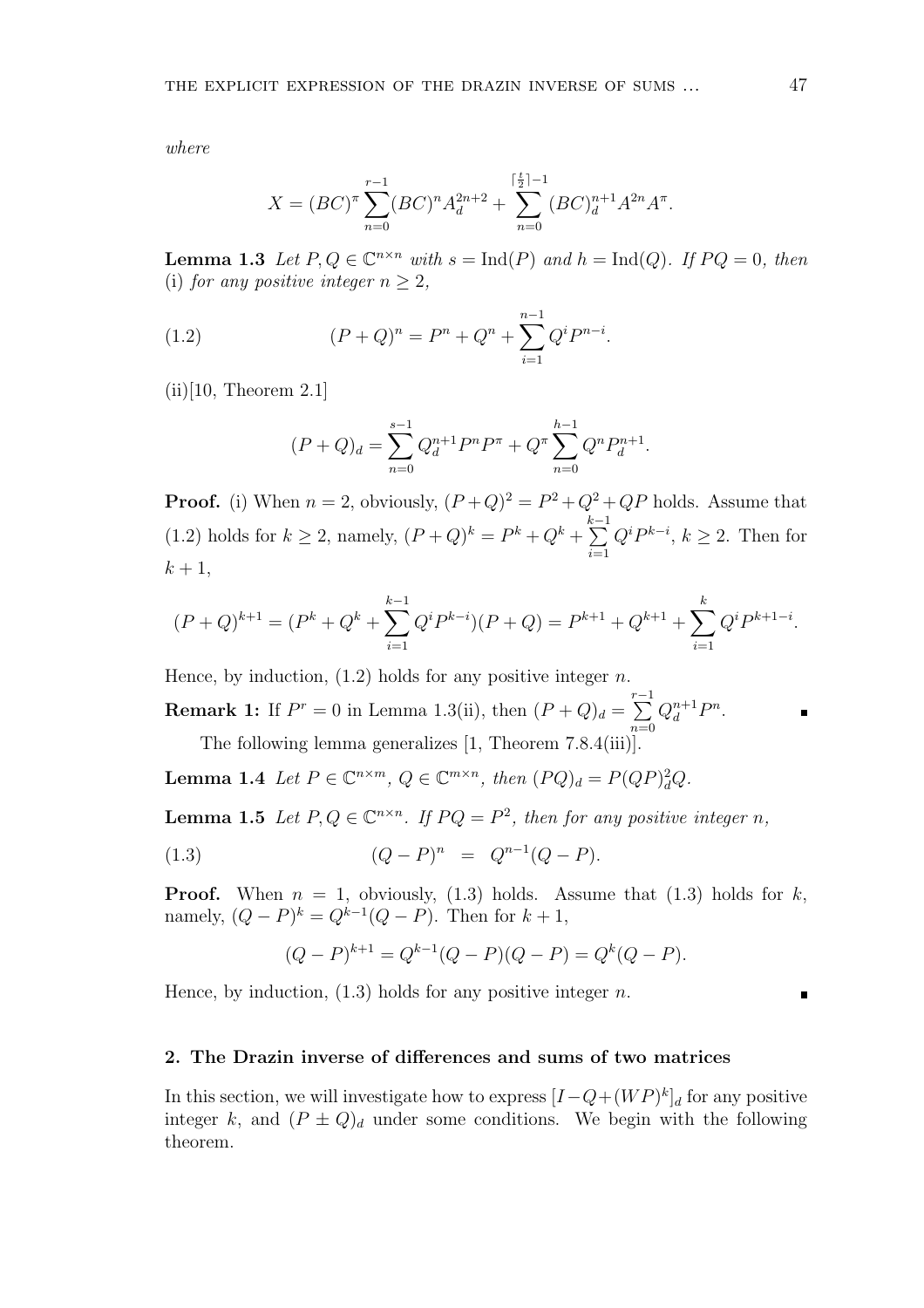**Theorem 2.1** Let  $P, Q \in \mathbb{C}^{n \times n}$  with  $\text{Ind}(P) = s$ . If  $PQ = P$  and Q is idempotent, then

(i)

(2.1) 
$$
(I - Q + P^{k})_{d} = \begin{cases} (I - Q) \sum_{n=0}^{\lceil \frac{s}{k} \rceil - 1} P^{kn} P^{\pi} + Q P_{d}^{k}, & \text{if } k < s; \\ (I - Q) P^{\pi} + Q P_{d}^{k}, & \text{if } k \ge s. \end{cases}
$$

(ii)

(2.2) 
$$
[I - Q + (QP)^k]_d = I - Q + QP_d^k.
$$

**Proof.** (i) Since  $Q = Q^2$ ,  $h = Ind(I - Q) = 1$ . From  $PQ = P$ , we have  $P^{k}(I - Q) = 0$  for any positive integer k, and  $(P^{k})^{\pi} = P^{\pi}$ . Thus, by Lemma  $1.3$ (ii), we get

(2.3) 
$$
[I - Q + P^{k}]_{d} = (I - Q) \sum_{n=0}^{s_{0}-1} P^{kn} P^{\pi} + Q P_{d}^{k}
$$

where  $s_0 = \text{Ind} P^k$ .

Note that  $n \geq \lceil \frac{s}{k} \rceil$  implies  $kn \geq s$  and that when  $kn \geq s$ ,  $P^{kn}P^{\pi} = 0$ . So (2.3) becomes

$$
[I - Q + P^{k}]_{d} = (I - Q) \sum_{n=0}^{\lceil \frac{s}{k} \rceil - 1} P^{kn} P^{\pi} + Q P_{d}^{k}.
$$

Consequently, (2.1) holds.

(ii) Replacing  $P$  with  $QP$  in the proof of (i) yields

$$
(2.\mathcal{W}) - Q + (QP)^k]_d = (I - Q) \sum_{n=0}^{\lceil \frac{l}{k} \rceil - 1} [(QP)^{kn} - (QP)^{kn+1}(QP)_d] + Q(QP)^k_d
$$

where  $l = \text{Ind}(QP)^k$ .

Since  $PQ = P$ , by Lemma 1.4,

$$
(QP)_d = Q(PQ)_d^2 P = QP_d^2 P = QP_d.
$$

In general, by induction, we can easily show that for any positive integer  $k$ ,

$$
(2.5) \t\t (QP)_d^k = QP_d^k.
$$

By the above equation and Lemma 1.4,

$$
P_d = (PQ)_d = P(QP)_d^2 Q = PQP_d^2 Q = P_dQ.
$$

Since  $(I - Q)(QP)^i = 0$  for any positive integer i, by (2.4) and (2.5), we reach  $(2.2).$ 

Now, we present the expression of  $(P \pm Q)_d$ .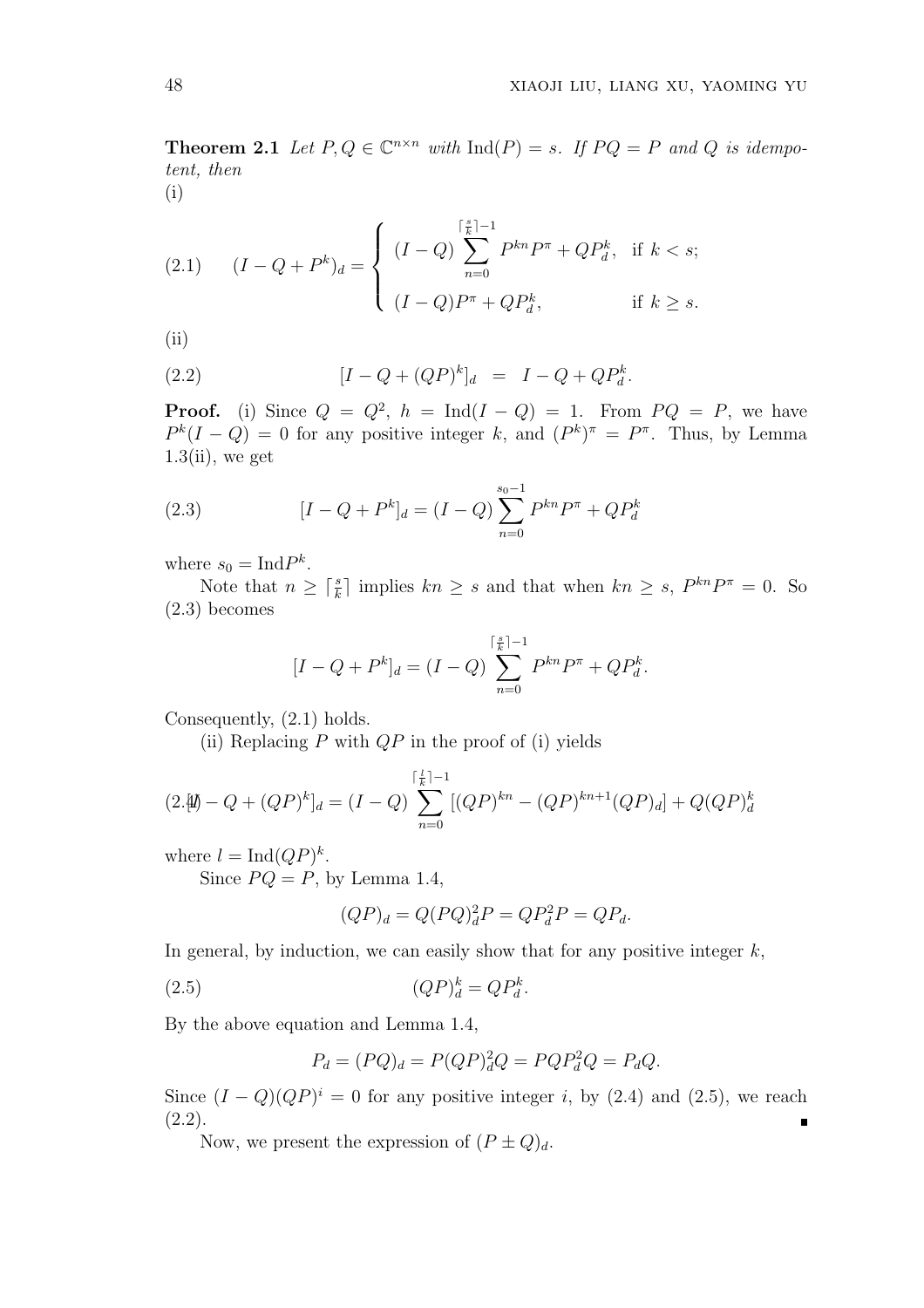**Theorem 2.2** Let  $P,Q \in \mathbb{C}^{n \times n}$  with  $\text{Ind}(P) = s \geq 1$  and  $\text{Ind}(Q) = r$ . If  $PQ = P^2$  and  $h = \text{Ind}(P - Q) \ge 1$ , then  $h \le r + 1$  and (i)

(2.6) 
$$
(P - Q)_d = Q_d^2 P - Q_d = Q_d^2 (P - Q).
$$

(ii)

(2.7) 
$$
(P - Q)(P - Q)_d = Q_d(Q - P).
$$

(iii)

(2.8) 
$$
(P+Q)_d = \frac{1}{2}Q_d + \sum_{n=0}^{s-1} 2^{n-1}Q_d^{n+1}P^nP^n + Q^{\pi} \sum_{n=0}^{h-1} 2^{-(n+2)}Q^nP_d^{n+1} + 2^{-(h+1)}Q^{\pi}Q^{h-1}P_d^h.
$$

In particular, when  $h = r + 1$ ,

$$
(2.9) \quad (P+Q)_d \ = \ \frac{1}{2}Q_d + \sum_{n=0}^{s-1} 2^{n-1}Q_d^{n+1}P^nP^n + Q^{\pi} \sum_{n=0}^{r-1} 2^{-(n+2)}Q^nP_d^{n+1}.
$$

**Proof.** Since Ind(P) =  $s \ge 1$ , there exists a nonsingular matrix  $W_1$  such that

(2.10) 
$$
P = W_1 \begin{bmatrix} P_1 & 0 \ 0 & P_2 \end{bmatrix} W_1^{-1}
$$
 and  $P_d = W_1 \begin{bmatrix} P_1^{-1} & 0 \ 0 & 0 \end{bmatrix} W_1^{-1}$ 

where  $P_1$  is nonsingular and  $P_2$  is nilpotent with  $P_2^s = 0$ . Partitioning  $W_1^{-1}QW_1$ conformably with  $W_1^{-1}PW_1$ , we have

$$
Q = W_1 \begin{bmatrix} Q_1 & Q_4 \ Q_3 & Q_2 \end{bmatrix} W_1^{-1}.
$$

Since  $PQ = P^2$ , we can deduce  $P_1 = Q_1$ ,  $Q_4 = 0$  and  $P_2Q_2 = P_2^2$ . Thus

$$
(2\mathbf{I}P) \cdot Q = W_1 \begin{bmatrix} 0 & 0 \\ -Q_3 & P_2 - Q_2 \end{bmatrix} W_1^{-1} \text{ and } Q_d = W_1 \begin{bmatrix} P_1^{-1} & 0 \\ H & (Q_2)_d \end{bmatrix} W_1^{-1}
$$

where  $H$  is some matrix obtained by using Lemma 1.1.

Since  $P_2 Q_2^{k-1} = P_2^k = 0, k \ge \max\{s, 2\}$ , we have

$$
(Q_2^s P_2)^2 = Q_2^s (P_2 Q_2^s) P_2 = 0,
$$
  
\n
$$
P_2(Q_2)_d = P_2 Q_2^s (Q_2)_d^{s+1} = 0,
$$
  
\n
$$
(Q_2^s P_2)_d = 0.
$$

By (1.3) and Remark 1, therefore, we have

$$
(P_2 - Q_2)_d^{s+1} = (-1)^s (Q_2^s P_2 - Q_2^{s+1})_d = (-1)^s [-(Q_2)_d^{s+1} + (Q_2)_d^{s+2} P_2]
$$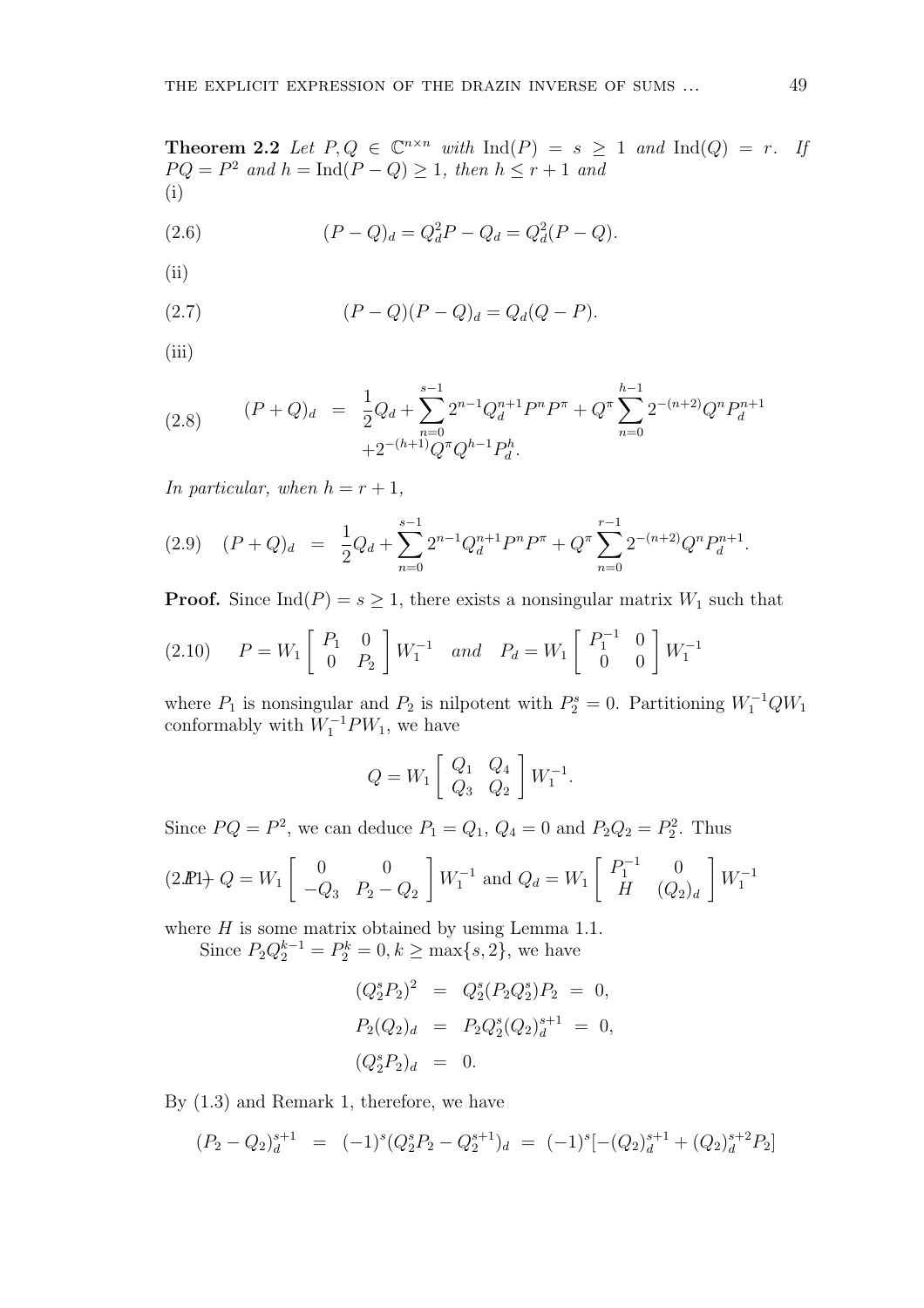and then, by Lemma 1.5,

$$
(P_2 - Q_2)_d = (P_2 - Q_2)_d^{s+1} (P_2 - Q_2)^s
$$
  
\n
$$
= (-1)^{2s-1} [-(Q_2)_d^{s+1} + (Q_2)_d^{s+2} P_2] (Q_2^{s-1} P_2 - Q_2^s)
$$
  
\n
$$
= (Q_2)_d^2 P_2 - (Q_2)_d,
$$
  
\n
$$
(P_2 - Q_2)_d^2 = [(Q_2)_d^2 P_2]^2 - (Q_2)_d^2 P_2 (Q_2)_d - (Q_2)_d (Q_2)_d^2 P_2 + (Q_2)_d^2
$$
  
\n
$$
= (Q_2)_d^2 - (Q_2)_d^3 P_2.
$$

By Lemma 1.1, we get that

$$
(P - Q)d = W1 \begin{bmatrix} 0 & 0 \ -(P2 - Q2)d2Q3 & (P2 - Q2)d \end{bmatrix} W1-1
$$
  
\n
$$
= W1 \begin{bmatrix} 0 & 0 \ -([Q2)d2P2 - (Q2)d]2Q3 & (Q2)d2P2 - (Q2)d \end{bmatrix} W1-1
$$
  
\n
$$
= (Qd2P - Qd)Pπ - (Qd2 - Qd3P)PπQPPd
$$
  
\n
$$
= Qd2P - Qd - (Qd2P - Qd)PPd - (Qd2 - Qd3P)(QPPd - PdPQPPd)
$$
  
\n
$$
= Qd2P - Qd - (Qd2P - Qd)PPd - Qd2(QPPd - P2Pd)
$$
  
\n
$$
= Qd2P - Qd - (Qd2P - Qd)PPd - Qd2(QPPd - P2Pd)
$$
  
\n
$$
= Qd2P - Qd = Qd2(P - Qd).
$$

Since Ind( $Q$ ) = r,  $Q_dQ^{r+1} = Q^r$ . By (1.3) and (2.12),

$$
(P - Q)_d(P - Q)^{r+2} = Q_d^2(P - Q)^{r+3} = (-1)^{r+2}Q_d^2Q^{r+2}(P - Q)
$$
  
= (-1)^r Q^r (P - Q) = (P - Q)^{r+1}.

Hence  $\text{Ind}(P - Q) = \text{Ind}(Q - P) \leq r + 1.$ 

(ii) By (i) and Lemma 1.5,

$$
(P - Q)(P - Q)d = (P - Q)d(P - Q) = Qd2(P - Q)2 = Qd(Q - P).
$$

 $(iii)$  By  $(i)$  and  $(ii)$ ,

$$
(Q - P)d2 = Qd2(Q - P)(Q - P)d = Qd3(Q - P).
$$

Generally, for any positive integer  $n$ , by induction,

(2.13) 
$$
(Q - P)^n_d = Q^{n+1}_d(Q - P).
$$

From  $PQ = P^2$ , it follows easily that  $P(P - Q) = 0$  and  $PQ^k = P^{k+1}$  for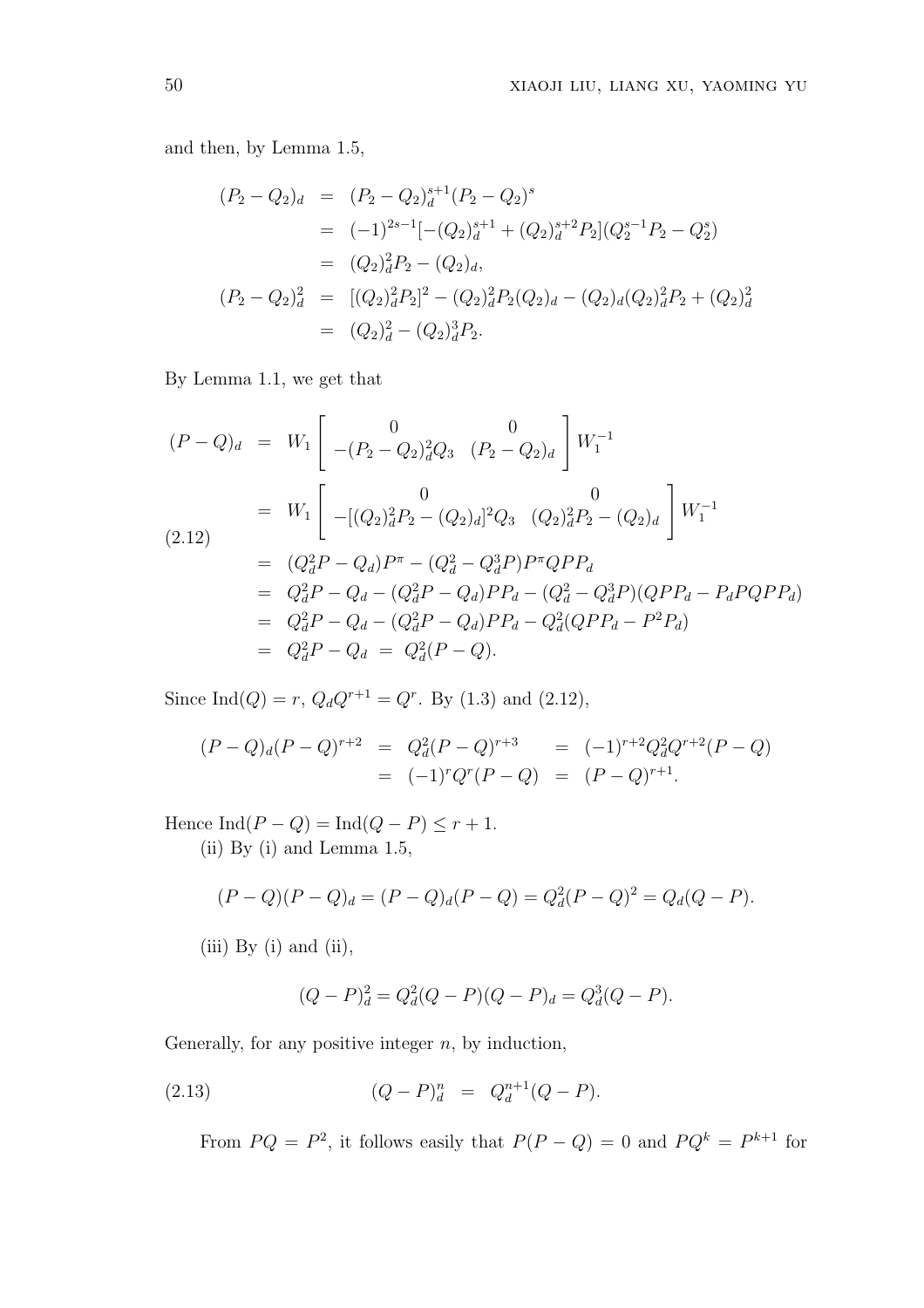$$
k \ge 1. \text{ Thus, by Lemma 1.2 and (1.3), (2.7) and (2.13), we have}
$$
\n
$$
(P+Q)d = [2P + (Q-P)]d
$$
\n
$$
= \sum_{n=0}^{s-1} (Q-P)dn+1 (2P)n P\pi + (Q-P)\pi \sum_{n=0}^{h-1} (Q-P)n (2P)dn+1
$$
\n
$$
= \sum_{n=0}^{s-1} 2^{n} Q_{d}^{n+2} (Q-P) P^{n} P^{\pi} + (Q^{\pi} + Q_{d} P) \left[ \frac{1}{2} P_{d} + \sum_{n=1}^{h-1} 2^{-(n+1)} Q^{n-1} (Q-P) P_{d}^{n+1} \right]
$$
\n
$$
= \sum_{n=0}^{s-1} 2^{n} (Q_{d}^{n+1} P^{n} - Q_{d}^{n+2} P^{n+1}) P^{\pi} + \frac{1}{2} (Q^{\pi} + Q_{d} P) P_{d}
$$
\n
$$
+ Q^{\pi} \sum_{n=1}^{h-1} 2^{-(n+1)} Q^{n-1} (Q-P) P_{d}^{n+1}
$$
\n
$$
= Q_{d} P^{\pi} + \sum_{n=1}^{s-1} 2^{n} Q_{d}^{n+1} P^{n} P^{\pi} - \sum_{n=1}^{s-1} 2^{n-1} Q_{d}^{n+1} P^{n} P^{\pi} + \frac{1}{2} (Q^{\pi} + Q_{d} P) P_{d}
$$
\n
$$
+ Q^{\pi} \sum_{n=1}^{h-1} 2^{-(n+1)} Q^{n} P_{d}^{n+1} - Q^{\pi} \sum_{n=1}^{h-2} 2^{-(n+2)} Q^{n} P_{d}^{n+1} - 2^{-2} Q^{\pi} P_{d}
$$
\n
$$
= \frac{1}{2} Q_{d} + \frac{1}{2} Q_{d} P^{\pi} + \sum_{n=1}^{s-1} 2^{n-1} Q_{d}^{n+1} P^{n} P^{\pi}
$$
\n
$$
+ 2^{-h} Q^{\pi} Q^{h-1} P_{
$$

When  $h = r + 1$ , (2.9) follows from (2.8).

**Remark 2.** If  $h = 0$  in Theorem 2.2, then  $P - Q$  is nonsingular and therefore  $P = 0$  since  $PQ = P^2$ . Similarly, if  $s = 0$ , then P is nonsingular and so  $P = Q$ . Thus Theorem 2.2 is trivial for the two special cases.

If P is idempotent in Theorem 2.2, then  $P^k P^{\pi} = 0, k \ge 0$ . So we have the following result.

Corollary 2.1 Let  $P, Q \in \mathbb{C}^{n \times n}$  with  $r = \text{Ind}(Q)$  and  $h = \text{Ind}(P - Q) \ge 1$ . If  $PQ = P$  and P is idempotent, then  $h \leq r+1$  and

$$
(P+Q)d = Qd - \frac{1}{2}QdP + Q\pi \sum_{n=0}^{h-1} 2^{-(n+2)}QnP + 2^{-(h+1)}Q\piQh-1P
$$

In particular, when  $h = r + 1$ ,

$$
(P+Q)d = Qd - \frac{1}{2}QdP + Q\pi \sum_{n=0}^{r-1} 2^{-(n+2)}QnP
$$

 $\blacksquare$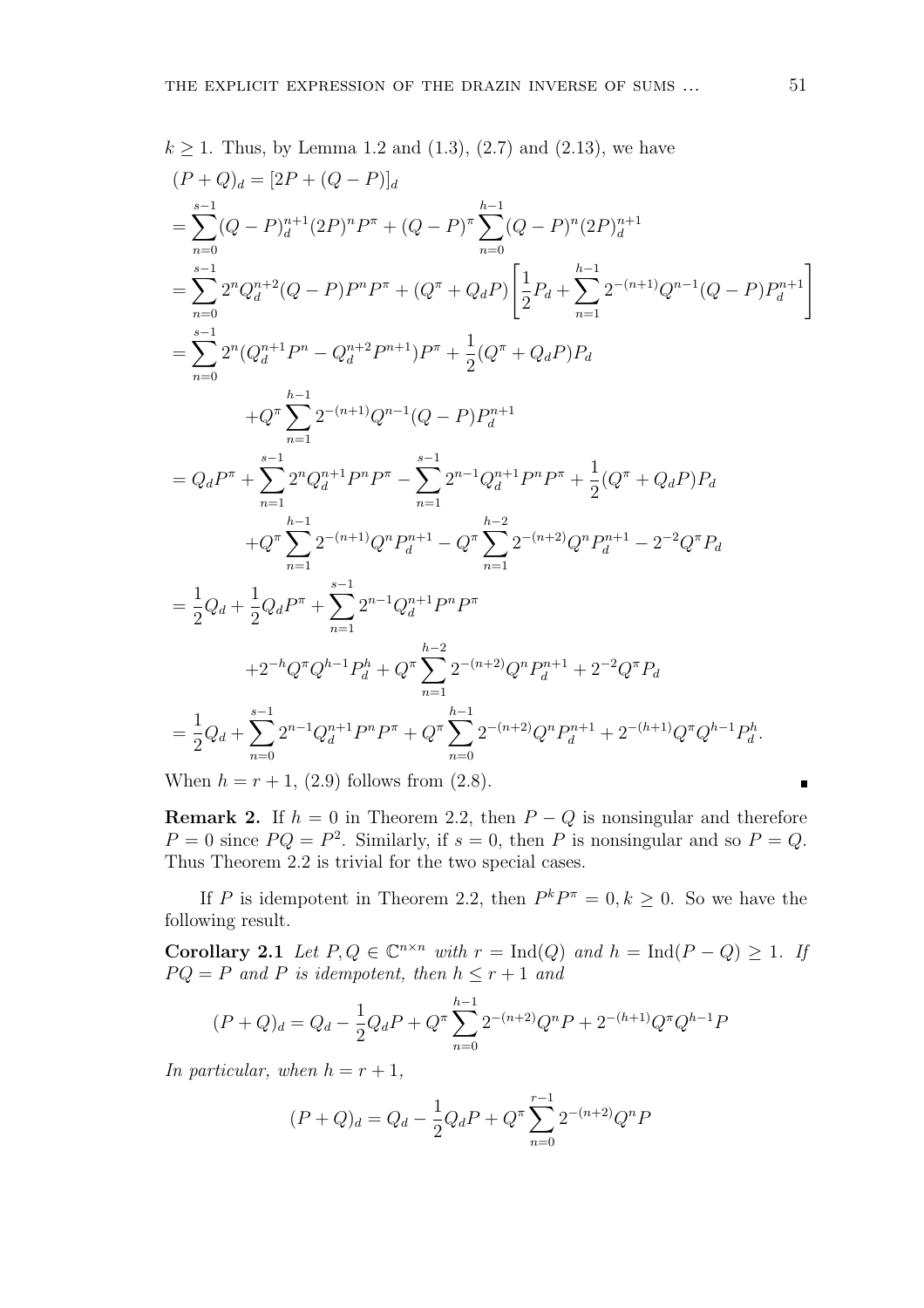If P and Q are both idempotent in Theorem 2.2, then

$$
(P + Q)d = Q + \frac{1}{4}P - \frac{3}{4}QP.
$$

Since

$$
(P+Q)^{2}(P+Q)_{d} = (P+Q)\left(\frac{1}{2}P+Q-\frac{1}{2}QP\right) = P+Q,
$$

we have the result below.

**Corollary 2.2** Let  $P, Q \in \mathbb{C}^{n \times n}$  be idempotent. If  $PQ = P$ , then

$$
(P - Q)d = QP - Q
$$
 and  $(P + Q)g = Q + \frac{1}{4}P - \frac{3}{4}QP$ .

**Theorem 2.3** Let  $P, Q \in \mathbb{C}^{n \times n}$ . If  $PQ = P^2$  and  $QP = Q^2$ , then

$$
(P+Q)d = \frac{1}{4}(Pd + Qd) \quad and \quad (P-Q)d = 0.
$$

**Proof.** Premultiplying  $QP = Q^2$  by  $Q_d^2$  yields  $Q_dP = QQ_d$  and then  $Q_dPP_d =$  $QQ_dP_d$ . So, by Lemma 1.4, we get

$$
QP_d = QPP_d^2 = Q^2(PQ)_d = Q^2P(QP)_d^2Q = Q^3Q_d^4Q = QQ_d = Q_dP,
$$

and then  $Q_dQP_d = Q_d$ . Thus for  $n \geq 1$ ,

$$
(2.14) \tQ_d P^{n-1} (I - PP_d) = (Q_d - Q_d PP_d) P^{n-1} = 0,
$$

(2.15) 
$$
(I - QQ_d)Q^nP_d = (I - QQ_d)Q^{n-1}Q_dP = 0.
$$

Since  $PQ = P^2$ , by Theorem 2.2(iii), we have (2.8) and put (2.14) and (2.15) in (2.8). As a result,

$$
(P+Q)d = \frac{1}{2}Qd + \frac{1}{4}(I - QdQ)Pd = \frac{1}{2}Qd + \frac{1}{4}(Pd - Qd) = \frac{1}{4}(Pd + Qd).
$$
  
Since  $(P-Q)^2 = P^2 - PQ - QP + Q^2 = 0$ ,  $(P-Q)d = 0$ .

#### 3. The Drazin inverse of  $2 \times 2$  block matrices

In this section, we turn our attention to the representation for the Drazin inverse of a 2-by-2 block matrix  $M$  given by (1.1), in terms of its sub-blocks and  $A_d$  and  $D_d$ , by Theorem 2.2.

**Theorem 3.1** Let M be given by (1.1) with 
$$
t = \text{Ind}(A)
$$
,  $s = \text{Ind}\left(\begin{bmatrix} A & \frac{1}{2}B \\ C & 0 \end{bmatrix}\right)$ ,  
\n $q = \text{Ind}\left(\begin{bmatrix} 0 & \frac{1}{2}B \\ 0 & D \end{bmatrix}\right)$ ,  $h = \text{Ind}\left(\begin{bmatrix} A & 0 \\ C & -D \end{bmatrix}\right)$  and  $r = \text{Ind}(BC)$ . If  $D^2 = \frac{1}{2}CB$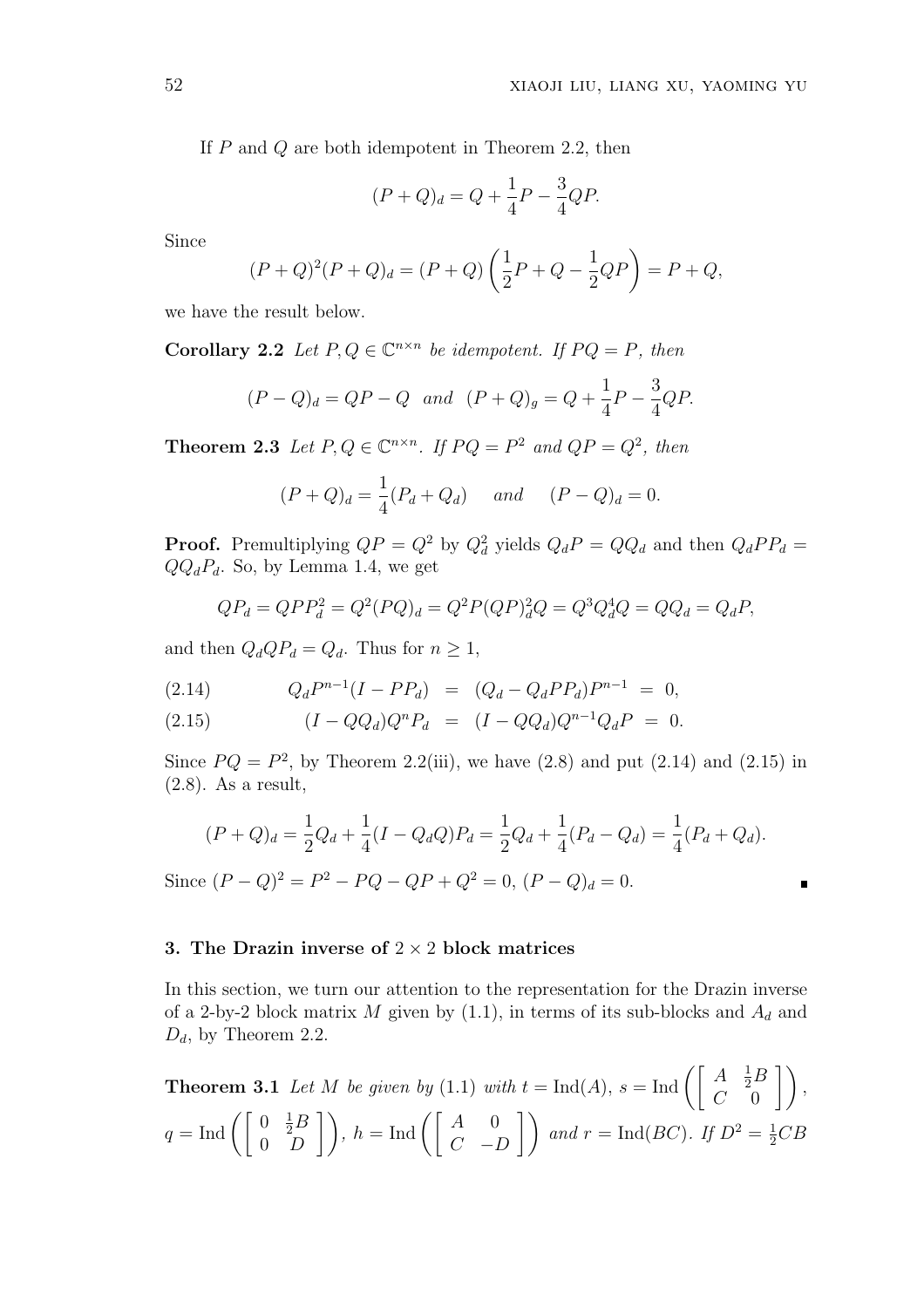and  $AB = 0$ , then  $h \leq s + 1$  and

$$
M_d = \frac{1}{2} \begin{bmatrix} L & BD_d^2 \ 2K(1,r) + S(t) & 0 \end{bmatrix} + \sum_{n=1}^{q-1} 2^{n-1} \begin{bmatrix} \frac{1}{2}BK(n,r)A_d & 0 \ K(n+1,r) & 0 \end{bmatrix}
$$

$$
-\frac{1}{3}(1 - 4^{-\lceil \frac{h}{2} \rceil})G(0,t) - \frac{1}{6}(1 - 4^{-\lfloor \frac{h}{2} \rfloor})G(1,t) + \sum_{n=2}^{h-1} 2^{-(n+2)}G(n,n)
$$
  
(3.1) 
$$
+2^{-(h+1)}[G(h-1,h-1) - G(h-1,t)].
$$

In particular, when  $h = s + 1$ ,

$$
M_d = \frac{1}{2} \begin{bmatrix} L & BD_d^2 \ 2K(1,r) + S(t) & 0 \end{bmatrix} + \sum_{n=1}^{q-1} 2^{n-1} \begin{bmatrix} \frac{1}{2}BK(n,r)A_d & 0 \ K(n+1,r) & 0 \end{bmatrix}
$$
  
(3.2) 
$$
-\frac{1}{3}(1 - 4^{-\lceil \frac{s}{2} \rceil})G(0,t) - \frac{1}{6}(1 - 4^{-\lfloor \frac{s}{2} \rfloor})G(1,t) + \sum_{n=2}^{s-1} 2^{-(n+2)}G(n,n)
$$

where  $\sum_{m=1}^{m}$  $n = k$  $= 0$  whenever  $m < k$  and

(3.3) 
$$
L = (2I - BD_d^2C)A_d + BK(1, r - 1)A_d + BD_d^2S(t)A - \frac{1}{2}BD_dS(t),
$$

(3.4) 
$$
S(n) = \sum_{k=0}^{\lceil \frac{n}{2} \rceil - 1} D_d^{2k+2} C A^{2k} A^{\pi},
$$

$$
\left( \begin{bmatrix} \frac{1}{2} B D_d^2 S(m) A & 0 \\ D_d S(m) A & 0 \end{bmatrix}, \right), \quad n \text{ is even};
$$

(3.5) 
$$
G(n, m) = \begin{cases} \frac{1}{2}BD_d^3S(m-2)A^2 & 0\\ \left[\begin{array}{c} \frac{1}{2}BD_d^3S(m-2)A^2 & 0\\ D_d^2S(m-2)A^2 & 0 \end{array}\right], & n \text{ is odd,}
$$
  
(3.6) 
$$
K(n, m) = D^{\pi} \sum_{k=0}^{m-1} D^{n+2k-1}CA_d^{n+2k+1}.
$$

Proof. Assume that

$$
W = \begin{bmatrix} Y_0 & Y_1 \\ Y_2 & 0 \end{bmatrix} = \begin{bmatrix} Y_0 & 0 \\ 0 & 0 \end{bmatrix} + \begin{bmatrix} 0 & Y_1 \\ Y_2 & 0 \end{bmatrix} := W_1 + W_2
$$

where  $Y_0Y_1 = 0$ . So, for  $k \ge 1$ ,

$$
W_1^k = \begin{bmatrix} Y_0^k & 0 \\ 0 & 0 \end{bmatrix}, \qquad W_2^{2k} = \begin{bmatrix} (Y_1 Y_2)^k & 0 \\ 0 & (Y_2 Y_1)^k \end{bmatrix},
$$
  

$$
W_2^{2k-1} = \begin{bmatrix} 0 & (Y_1 Y_2)^{k-1} Y_1 \\ (Y_2 Y_1)^{k-1} Y_2 & 0 \end{bmatrix}.
$$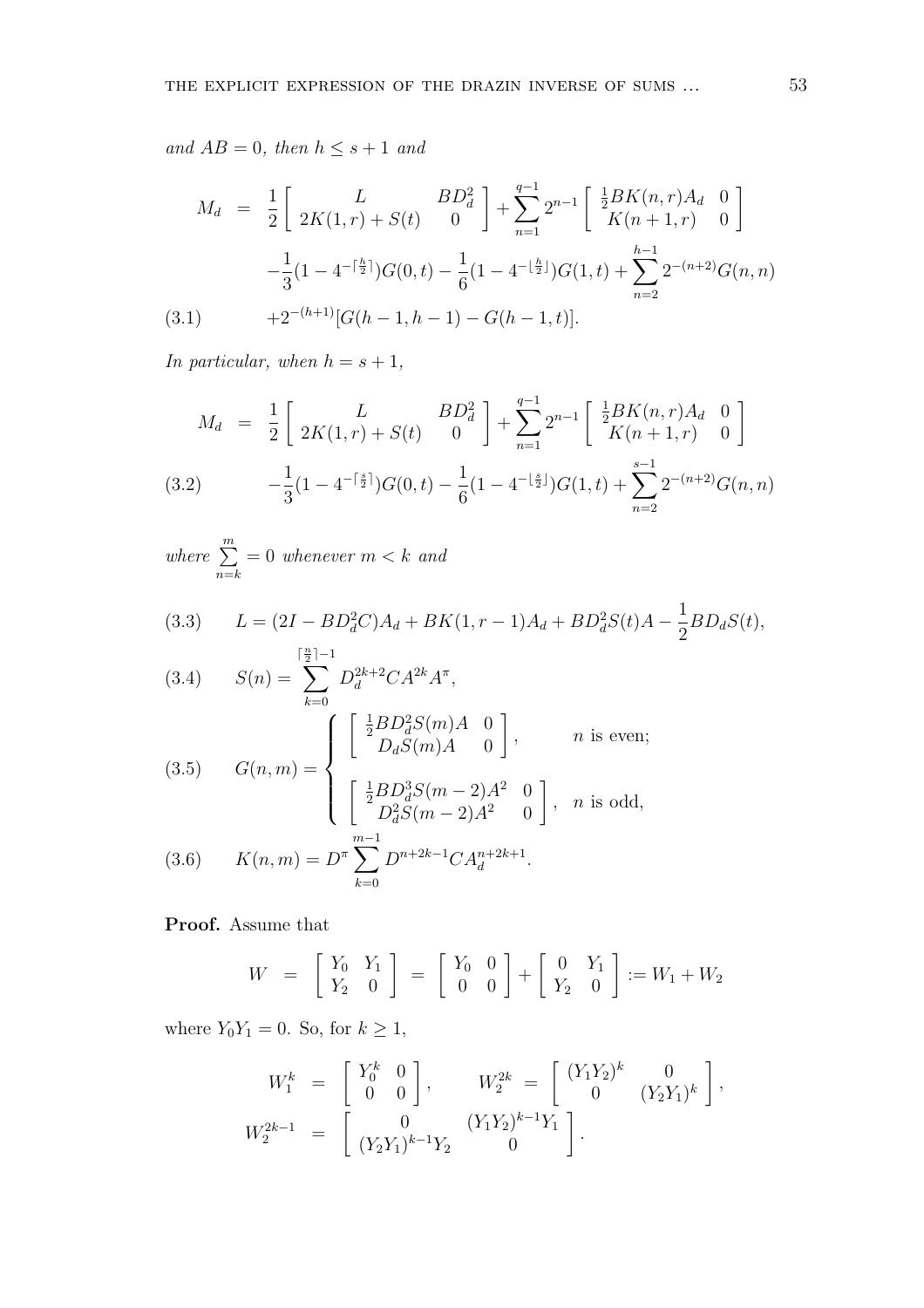and then

$$
W_2^{2k}W_1^{n-2k} = \begin{bmatrix} (Y_1Y_2)^k Y_0^{n-2k} & 0\\ 0 & 0 \end{bmatrix},
$$
  
\n
$$
W_2^{2k-1}W_1^{n-2k+1} = \begin{bmatrix} 0 & 0\\ (Y_2Y_1)^{k-1}Y_2Y_0^{n-2k+1} & 0 \end{bmatrix},
$$
  
\n(3.7) 
$$
HW_2^{2j}W_1^k = 0, \text{ for } j > 1,
$$

where  $H =$ 0 ∗ 0 ∗ partitioned conformably to W. For  $n \geq 2$ , by Lemma 1.3(i) and (3.7),

$$
HW^n = H(W_1^n + W_2^n + \sum_{i=1}^{n-1} W_2^i W_1^{n-i}) = HW_2^n + \sum_{k=1}^{\lfloor \frac{n}{2} \rfloor} HW_2^{2k-1} W_1^{n-2k+1}
$$
  
(3.8) 
$$
= HW_2^n + \sum_{k=1}^{\lfloor \frac{n}{2} \rfloor} H\left[\begin{array}{cc} 0 & 0\\ (Y_2 Y_1)^{k-1} Y_2 Y_0^{n-2k+1} & 0 \end{array}\right].
$$

Rewrite M as

$$
M = \left[ \begin{array}{cc} A & \frac{1}{2}B \\ C & 0 \end{array} \right] + \left[ \begin{array}{cc} 0 & \frac{1}{2}B \\ 0 & D \end{array} \right] := P + Q.
$$

From the conditions that  $2D^2 = CB$  and  $AB = 0$ , it follows  $PQ = Q^2$ , namely  $Q^T P^T = (Q^T)^2$  where the symbol  $F^T$  stands for the transpose of a matrix F.  $Q^2 P^2 = (Q^2)^2$  where the Note that Ind  $\begin{pmatrix} A_1 & 0 \\ A_1 & A_2 \end{pmatrix}$  $\begin{pmatrix} A_1 & 0 \\ A_3 & A_2 \end{pmatrix}$   $\geq 1$  whenever square matrix  $A_1$  or  $A_2$  is singular by [12, Theorem 2.1]. So  $q \ge 1$ . If A is nonsingular, then  $B = 0$  since  $AB = 0$ . Thus  $D^2 = 0$  and then D is singular. So  $h \geq 1$ . Therefore, applying Theorem 2.2 to  $M^T$ , we have  $h = \text{Ind}(P - Q) \leq \text{Ind}(P) + 1 = s + 1$  and

(3.9) 
$$
M_d = \frac{1}{2} P_d + Q^{\pi} \sum_{n=0}^{q-1} 2^{n-1} Q^n P_d^{n+1} + \sum_{n=0}^{h-1} 2^{-(n+2)} Q_d^{n+1} P^n P^{\pi} + 2^{-(h+1)} Q_d^h P^{h-1} P^{\pi}.
$$

Obviously, for  $n \geq 1$ ,

$$
Q^n = \begin{bmatrix} 0 & \frac{1}{2}BD^{n-1} \\ 0 & D^n \end{bmatrix}, \quad Q_d^n = \begin{bmatrix} 0 & \frac{1}{2}BD_d^{n+1} \\ 0 & D_d^n \end{bmatrix}, \quad Q^\pi = \begin{bmatrix} I & -\frac{1}{2}BD_d \\ 0 & D^\pi \end{bmatrix}.
$$

By Lemma 1.4,

$$
(3.10) \quad C\left(\frac{1}{2}BC\right)_d = C\left(\frac{1}{2}BC\right)_d^2 \left(\frac{1}{2}BC\right) = \left(\frac{1}{2}CB\right)_d C = D_d^2C,
$$
\n
$$
(3.11) \quad C(BC)_dB = \frac{1}{2}D_d^2CB = D_dD,
$$
\n
$$
(3.12) \quad D \quad C(BC)_d = D_d^2(C, C_1) = D_d^2(C, D_d^2) = D_d^2D_c^2 = D_d^2D_c^2
$$

$$
(3.12) \quad D_d C (BC)^{\pi} = D_d C (I - (BC)_d BC) = D_d C - D_d^2 DC = 0
$$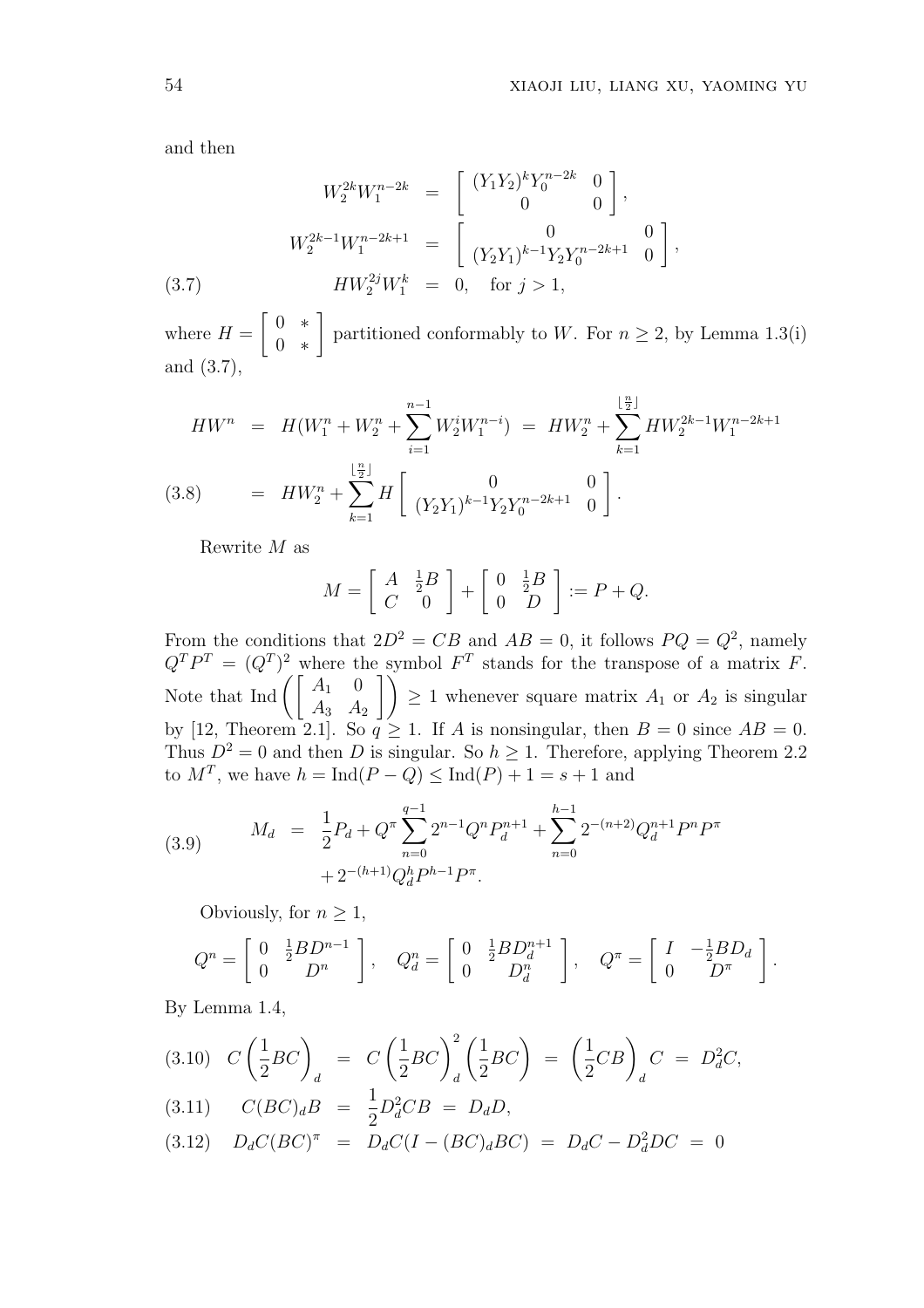So, by Lemma 1.2 and (3.11),

$$
P_d = \begin{bmatrix} XA & (BC)_d B \\ CX & 0 \end{bmatrix}, \qquad P^{\pi} = \begin{bmatrix} (BC)^{\pi} - XA^2 & 0 \\ -CXA & D^{\pi} \end{bmatrix}
$$

where

$$
X = \left(\frac{1}{2}BC\right)^{\pi} \sum_{m=0}^{r-1} \left(\frac{1}{2}BC\right)^m A_d^{2m+2} + \sum_{m=0}^{\lceil \frac{t}{2} \rceil - 1} \left(\frac{1}{2}BC\right)^{m+1}_d A^{2m} A^{\pi}
$$

and  $AX = A_d$ .

Now, taking  $W = P$ , we have  $W_1 =$ ·  $A \quad 0$  $\begin{bmatrix} A & 0 \\ 0 & 0 \end{bmatrix}$  and  $W_2 =$ ·  $0 \frac{1}{2}B$  $C = 0$  $\overline{a}$ , and, accordingly,  $Y_0 = A, Y_1 = \frac{1}{2}B$ , and  $Y_2 = C$ . Thus,

$$
(Y_2Y_1)^{k-1} = \left(\frac{1}{2}CB\right)^{k-1} = D^{2k-2}.
$$

Taking  $H = Q_d^{n+1}$  $\binom{n+1}{d}$  in (3.8) for  $n \geq 2$  yields

$$
Q_d^{n+1}P^nP^\pi = Q_d^{n+1}W_2^nP^\pi + \sum_{k=1}^{\lfloor \frac{n}{2} \rfloor} \left[ \begin{array}{cc} 0 & \frac{1}{2}BD_d^{n+2} \\ 0 & D_d^{n+1} \end{array} \right] \left[ \begin{array}{cc} 0 & 0 \\ D^{2k-2}CA^{n-2k+1} & 0 \end{array} \right] P^\pi
$$
  
\n(3.13) 
$$
= Q_d^{n+1}W_2^nP^\pi + \sum_{k=1}^{\lfloor \frac{n}{2} \rfloor} \left[ \begin{array}{cc} \frac{1}{2}BD_d^{n-2k+4}CA^{n-2k+1}[(BC)^\pi - XA^2] & 0 \\ D_d^{n-2k+3}CA^{n-2k+1}[(BC)^\pi - XA^2] & 0 \end{array} \right]
$$

$$
= Q_d^{n+1}W_2^nP^\pi + \sum_{k=0}^{\lfloor \frac{n}{2} \rfloor - 1} \left[ \begin{array}{cc} \frac{1}{2}BD_d^{n-2k+2}CA^{n-2k-1}A^\pi & 0 \\ D_d^{n-2k+1}CA^{n-2k-1}A^\pi & 0 \end{array} \right].
$$

since  $A[(BC)^{\pi} - XA^2] = AA^{\pi}$  and  $k \leq n/2$ .

In order to continue conveniently the above computation, we write

$$
V(n) = \sum_{k=0}^{\lfloor \frac{n}{2} \rfloor - 1} D_d^{n-2k+1} C A^{n-2k-1} A^{\pi}, \quad n \ge 2,
$$

and consider it in terms of the parity of n as follows. If  $n = 2w + 1, w \ge 1$ , then since

$$
S((2w+1)-2) = \sum_{k=0}^{\lceil \frac{2w-1}{2} \rceil - 1} D_d^{2k+2} C A^{2k} A^{\pi} = \sum_{k=0}^{w-1} D_d^{2k+2} C A^{2k} A^{\pi},
$$

we have

$$
V(2w+1) = \sum_{k=0}^{w-1} D_d^{2w-2k+2}CA^{2w-2k}A^{\pi} = \sum_{i=0}^{w-1} D_d^{2i+4}CA^{2i+2}A^{\pi}
$$
  
=  $D_d^2S((2w+1)-2)A^2$ .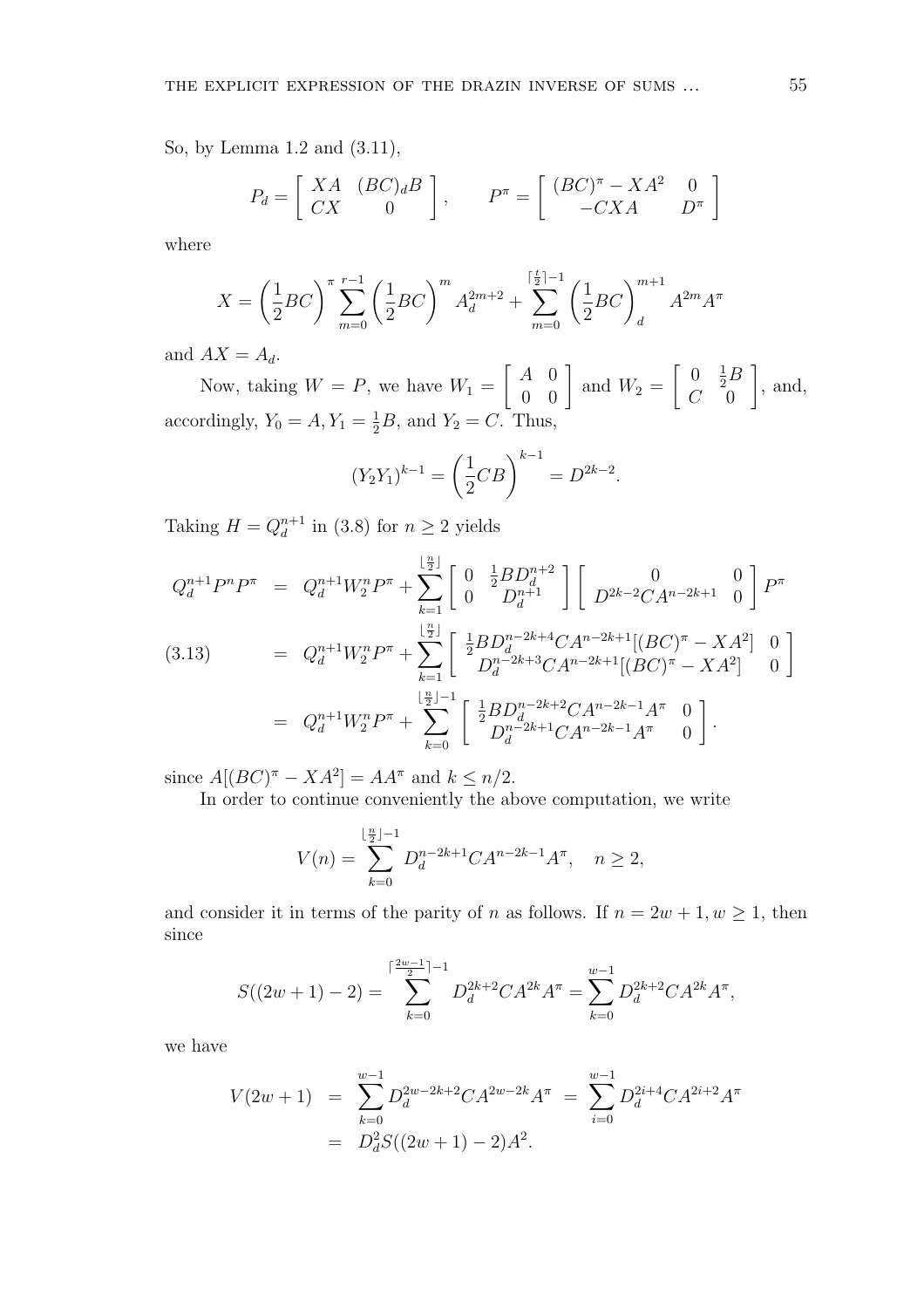If  $n = 2w, w \ge 1$ , then

$$
V(2w) = \sum_{k=0}^{w-1} D_d^{2w-2k+1} C A^{2w-2k-1} A^{\pi} = \sum_{i=0}^{w-1} D_d^{2i+3} C A^{2i+1} A^{\pi}
$$
  
=  $D_d S(2w) A$ .

Hence,

$$
V(n) = \begin{cases} D_d S(n) A, & n \text{ is even;} \\ D_d^2 S(n-2) A^2, & n \text{ is odd} \end{cases}
$$

and then for  $n \geq 2$ ,

$$
(3.14) \ G(n,n) = \begin{bmatrix} \frac{1}{2} B D_d V(n) & 0 \\ V(n) & 0 \end{bmatrix} = \begin{bmatrix} \frac{1}{2} B D_d^{n-2k+2} C A^{n-2k-1} A^{\pi} & 0 \\ D_d^{n-2k+1} C A^{n-2k-1} A^{\pi} & 0 \end{bmatrix}
$$

We also need to deal with  $Q_d^{n+1}W_2^n P^{\pi}$ . Likewise, we consider it in terms of the parity of *n* as follows. When  $n = 2k$ ,

$$
Q_d^{2k+1}W_2^{2k}P^{\pi} = \begin{bmatrix} 0 & \frac{1}{2}BD_d^{2k+2} \\ 0 & D_d^{2k+1} \end{bmatrix} \begin{bmatrix} (\frac{1}{2}BC)^k & 0 \\ 0 & D^{2k} \end{bmatrix} \begin{bmatrix} (BC)^{\pi} - XA^2 & 0 \\ -CXA & D^{\pi} \end{bmatrix}
$$
  
= 
$$
\begin{bmatrix} -\frac{1}{2}BD_d^2CXA & 0 \\ -D_dCXA & 0 \end{bmatrix},
$$

and when  $n = 2k - 1$ , by  $(3.12)$ ,

$$
Q_d^{2k} W_2^{2k-1} P^{\pi} = \begin{bmatrix} 0 & \frac{1}{2} B D_d^{2k+1} \\ 0 & D_d^{2k} \end{bmatrix} \begin{bmatrix} 0 & (\frac{1}{2} B C)^{k-1} B \\ D^{2k-2} C & 0 \end{bmatrix} \begin{bmatrix} (BC)^{\pi} - X A^2 & 0 \\ - C X A & D^{\pi} \end{bmatrix}
$$
  
= 
$$
\begin{bmatrix} -\frac{1}{2} B D_d^3 C X A^2 & 0 \\ -D_d^2 C X A^2 & 0 \end{bmatrix}.
$$

By (3.10) and (3.12),

$$
D_d C X A = D_d C \sum_{k=0}^{\lceil \frac{t}{2} \rceil - 1} \left( \frac{1}{2} B C \right)_d^{k+1} A^{2k+1} A^{\pi} = D_d \sum_{k=0}^{\lceil \frac{t}{2} \rceil - 1} D_d^{2k+2} C A^{2k+1} A^{\pi}
$$
  
\n
$$
= D_d S(t) A,
$$
  
\n
$$
D_d^2 C X A^2 = D_d^2 \sum_{k=0}^{\lceil \frac{t}{2} \rceil - 1} D_d^{2k+2} C A^{2k+2} A^{\pi} = D_d^2 \sum_{k=0}^{\lceil \frac{t}{2} \rceil - 2} D_d^{2k+2} C A^{2k+2} A^{\pi}
$$
  
\n
$$
= D_d^2 \sum_{k=0}^{\lceil \frac{t-2}{2} \rceil - 1} D_d^{2k+2} C A^{2k+2} A^{\pi} = D_d^2 S(t-2) A^2.
$$

Thus

(3.15) 
$$
Q_d^{n+1}W_2^n P^{\pi} = -G(n,t).
$$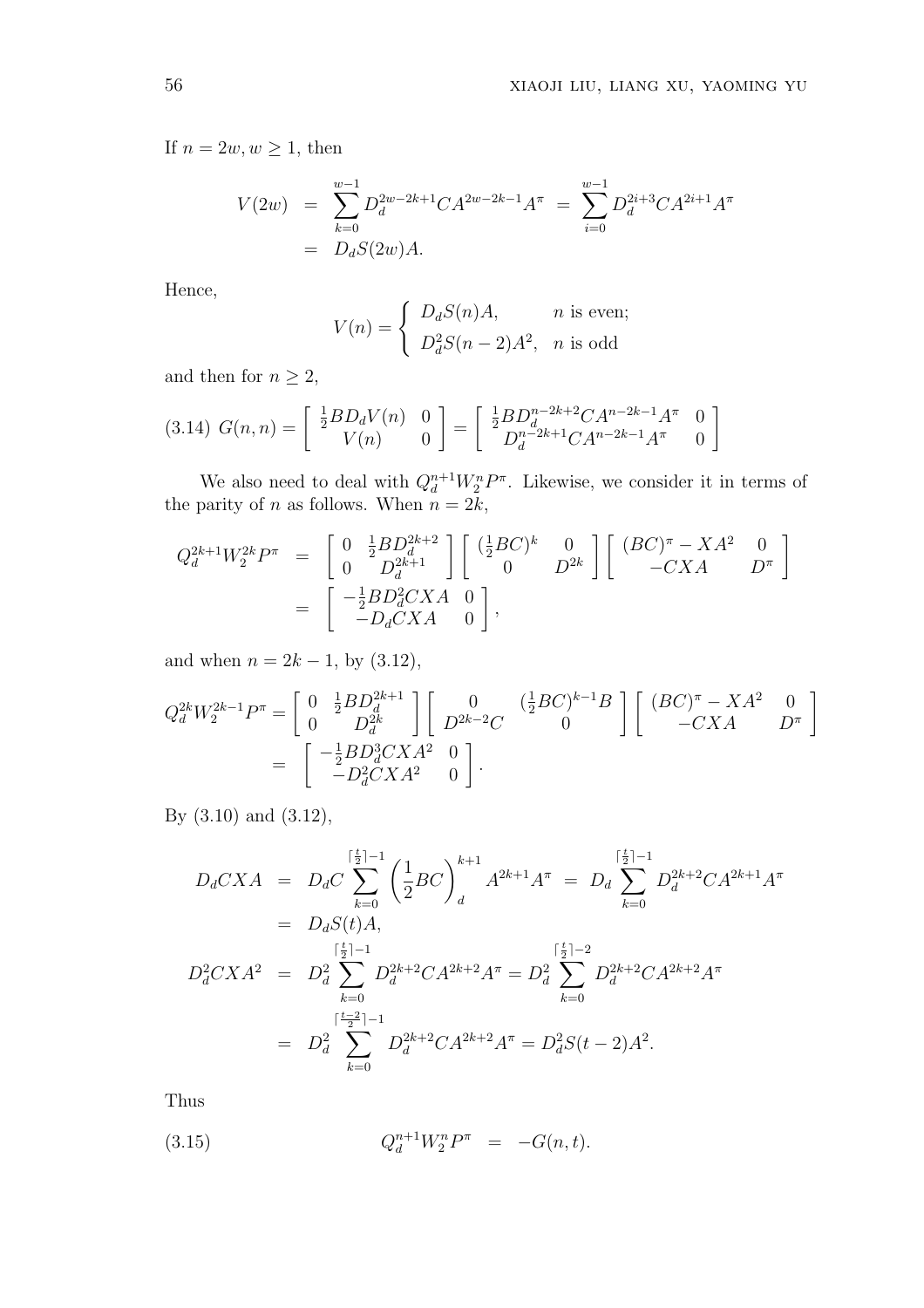Hence, putting  $(3.14)$  and  $(3.15)$  in  $(3.13)$  yields

(3.16) 
$$
Q_d^{n+1}P^nP^{\pi} = G(n,n) - G(n,t)
$$

where  $n \geq 2$ . Especially,

(3.17) 
$$
Q_d^h P^{h-1} P^{\pi} = G(h-1, h-1) - G(h-1, t).
$$

By (3.12),

$$
\frac{1}{4}Q_dP^{\pi} + \frac{1}{8}Q_d^2PP^{\pi} = \frac{1}{4}\begin{bmatrix} 0 & \frac{1}{2}BD_d^2 \\ 0 & D_d \end{bmatrix} \begin{bmatrix} (BC)^{\pi} - XA^2 & 0 \\ -CXA & D^{\pi} \end{bmatrix} + \frac{1}{8}\begin{bmatrix} 0 & \frac{1}{2}BD_d^3 \\ 0 & D_d^2 \end{bmatrix} \begin{bmatrix} A & \frac{1}{2}B \\ C & 0 \end{bmatrix} \begin{bmatrix} (BC)^{\pi} - XA^2 & 0 \\ -CXA & D^{\pi} \end{bmatrix} \\
= \frac{1}{4}\begin{bmatrix} -\frac{1}{2}BD_d^2CXA & 0 \\ -D_dCXA & 0 \end{bmatrix} + \frac{1}{8}\begin{bmatrix} -\frac{1}{2}BD_d^3CXA^2 & 0 \\ -D_d^2CXA^2 & 0 \end{bmatrix} \\
(3.18) = -2^{-2}G(0,t) - 2^{-3}G(1,t).
$$

Hence, we can obtain, by  $(3.16)$  and  $(3.18)$ ,

$$
\sum_{n=0}^{h-1} 2^{-(n+2)}Q_d^{n+1}P^nP^\pi = \frac{1}{4}Q_dP^\pi + \frac{1}{8}Q_d^2PP^\pi + \sum_{n=2}^{h-1} 2^{-(n+2)}[G(n,n) - G(n,t)]
$$
  
(3.19)
$$
= \sum_{n=2}^{h-1} 2^{-(n+2)}G(n,n) - \sum_{n=0}^{h-1} 2^{-(n+2)}G(n,t).
$$

In particular, when  $h < 3$ , the first sum  $\frac{h-1}{h}$  $n=2$  $= 0$  in  $(3.19)$ .

Note that by (3.5),  $G(1, t) = G(3, t) = \cdots = G(2k - 1, t) = \cdots$  and  $G(0, t) =$  $G(2, t) = \cdots = G(2k, t) = \cdots$ . Thus

$$
\sum_{n=0}^{h-1} 2^{-(n+2)}G(n,t) = \sum_{k=0}^{\lceil \frac{h}{2} \rceil - 1} 2^{-(2k+2)}G(2k,t) + \sum_{k=0}^{\lfloor \frac{h}{2} \rfloor - 1} 2^{-(2k+3)}G(2k+1,t)
$$
\n
$$
(3.20) = \frac{1}{3}(1 - 4^{-\lceil \frac{h}{2} \rceil})G(0,t) + \frac{1}{6}(1 - 4^{-\lfloor \frac{h}{2} \rfloor})G(1,t).
$$

Next, taking  $W = P_d$ , we have  $W_1 =$ ·  $XA$  0  $\begin{bmatrix} A & 0 \\ 0 & 0 \end{bmatrix}$  and  $W_2 =$ ·  $0 \qquad (BC)_dB$  $CX \qquad 0$  $\overline{a}$ , and, accordingly,  $Y_0 = XA, Y_1 = (BC)_dB$ , and  $Y_2 = CX$ . Thus

$$
(XA)^{i} = X(AX)^{i-1}A = XA_d^{i-1}A, \text{ for } i \ge 1,
$$

and, by  $AB = 0$  and Lemma 1.4,

$$
Y_2Y_1 = CX(BC)_dB = C\left(\frac{1}{2}BC\right)_d (BC)_dB = \left(\frac{1}{2}CB\right)_d = D_d^2.
$$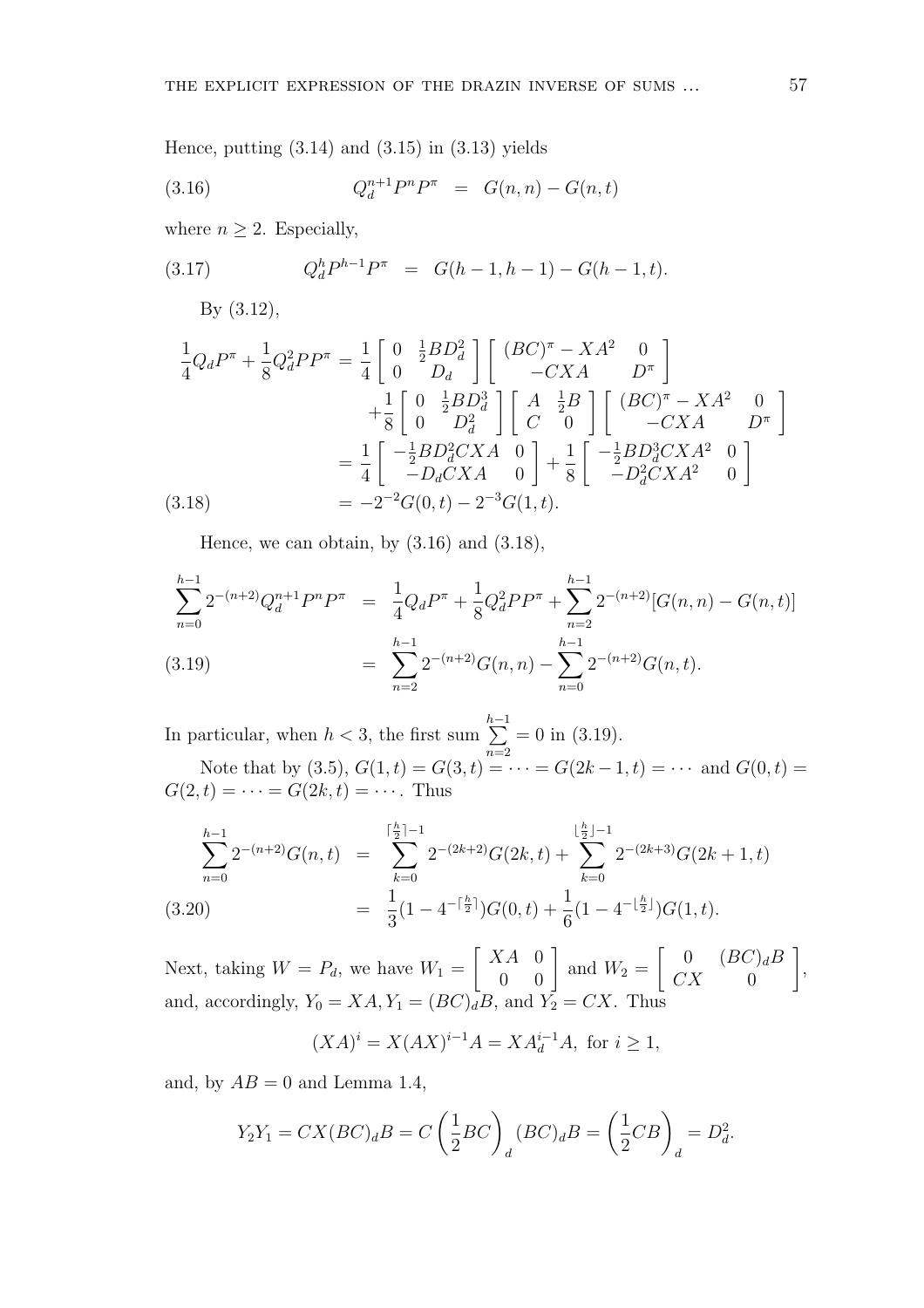Note that

$$
Q^{\pi} Q^{n} = \begin{bmatrix} I & -\frac{1}{2} B D_{d} \\ 0 & I - D D_{d} \end{bmatrix} \begin{bmatrix} 0 & \frac{1}{2} B D^{n-1} \\ 0 & D^{n} \end{bmatrix} = \begin{bmatrix} 0 & \frac{1}{2} B D^{n-1} D^{\pi} \\ 0 & D^{n} D^{\pi} \end{bmatrix}.
$$

Therefore, taking  $H = Q^n$  in (3.8) for  $n \geq 1$  yields

(3.21) 
$$
Q^{\pi}Q^{n}P_{d}^{n+1} = Q^{\pi}Q^{n}W_{2}^{n+1} + \sum_{k=1}^{\lfloor \frac{n+1}{2} \rfloor} \left[ \begin{array}{c} 0 & \frac{1}{2}BD^{n-1}D^{\pi} \\ 0 & D^{n}D^{\pi} \end{array} \right] \left[ \begin{array}{c} 0 \\ D_{d}^{2k-2}CX(XA)^{n-2k+2} & 0 \end{array} \right] = Q^{\pi}Q^{n}W_{2}^{n+1} + \left[ \begin{array}{c} \frac{1}{2}BD^{n-1}D^{\pi}CX^{2}AA_{d}^{n-1} & 0 \\ D^{n}D^{\pi}CX^{2}AA_{d}^{n-1} & 0 \end{array} \right].
$$

Consider  $Q^{\pi}Q^nW_2^{n+1}$  as follows. When  $n=2k$ ,

$$
Q^{\pi}Q^{n}W_{2}^{2k+1} = \begin{bmatrix} 0 & \frac{1}{2}BD^{n-1}D^{\pi} \\ 0 & D^{n}D^{\pi} \end{bmatrix} \begin{bmatrix} 0 & (Y_{1}Y_{2})^{k}Y_{1} \\ D_{d}^{2k}Y_{2} & 0 \end{bmatrix} = 0.
$$

And when  $n = 2k - 1$ ,

$$
Q^{\pi}Q^{n}W_{2}^{2k} = \begin{bmatrix} 0 & \frac{1}{2}BD^{n-1}D^{\pi} \\ 0 & D^{n}D^{\pi} \end{bmatrix} \begin{bmatrix} (Y_{1}Y_{2})^{k} & 0 \\ 0 & D_{d}^{2k} \end{bmatrix} = 0.
$$

Hence

(3.22) 
$$
Q^{\pi}Q^{n}W_{2}^{n+1} = 0.
$$

By (3.10) and (3.11),

$$
X = (BC)^{\pi} A_d^2 + (BC)^{\pi} \sum_{k=1}^{r-1} \frac{1}{2} BD^{2k-2}CA_d^{2k+2} + \sum_{k=0}^{\lceil \frac{t}{2} \rceil - 1} \frac{1}{2}BC(\frac{1}{2}BC)^{m+2}A^{2k}A^{\pi}
$$
  
\n
$$
= (BC)^{\pi} A_d^2 + \frac{1}{2}BD^{\pi} \sum_{k=1}^{r-1} D^{2k-2}CA_d^{2k+2} + \frac{1}{2}B \sum_{k=0}^{\lceil \frac{t}{2} \rceil - 1} D_d^{2k+4}CA^{2k}A^{\pi}
$$
  
\n
$$
= (BC)^{\pi} A_d^2 + \frac{1}{2}BD^{\pi} \sum_{k=1}^{r-1} D^{2k-2}CA_d^{2k+2} + \frac{1}{2}BD_d^2S(t)
$$

and then

(3.23)  
\n
$$
CX = D^{\pi}CA_d^2 + D^{\pi}D^2 \sum_{k=1}^{r-1} D^{2k-2}CA_d^{2k+2} + D^2D_d^2S(t)
$$
\n
$$
= D^{\pi} \sum_{k=0}^{r-1} D^{2k}CA_d^{2k+2} + S(t)
$$
\n
$$
= K(1, r) + S(t),
$$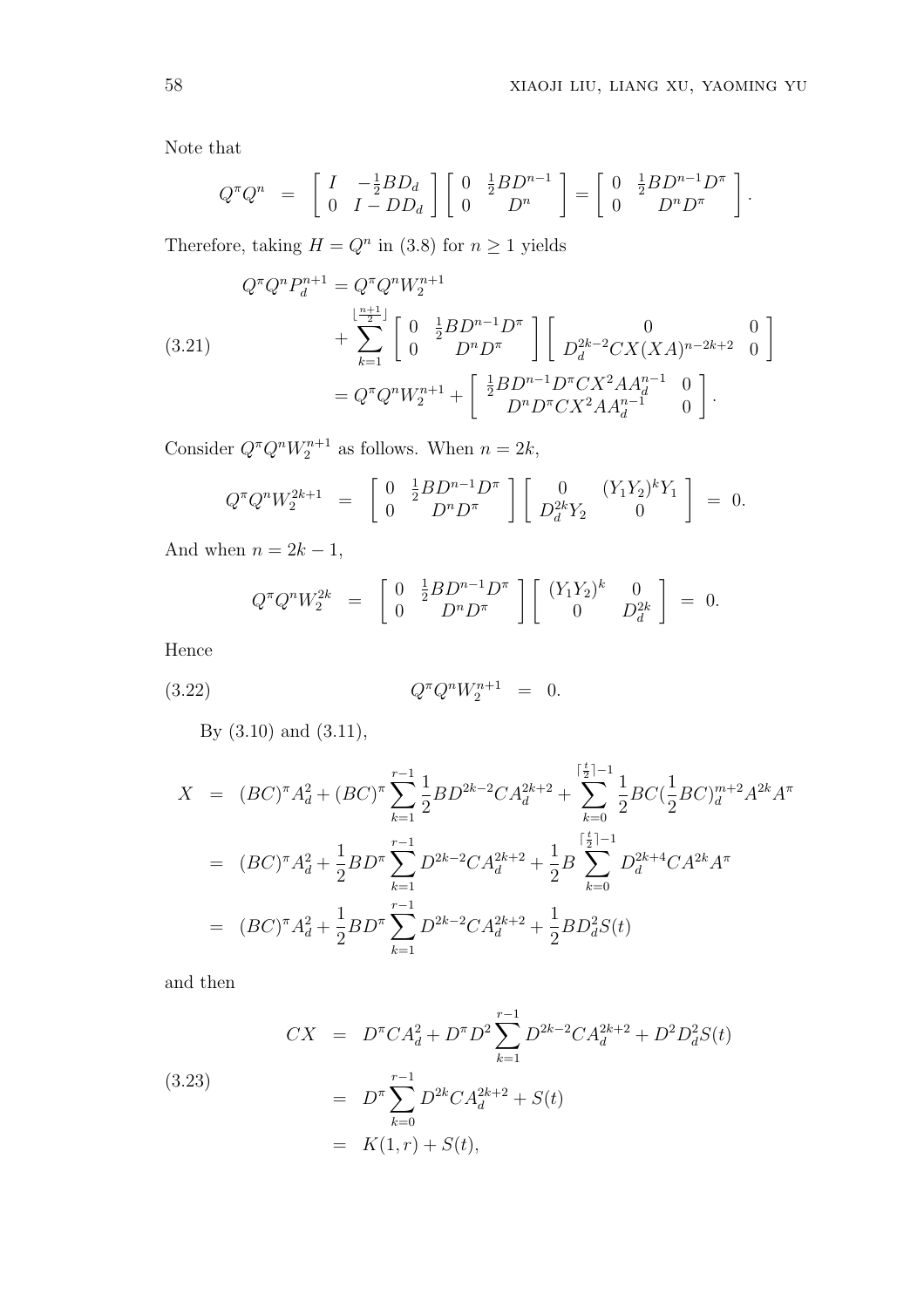$$
(3.24) \t\t D^{\pi}CX = K(1,r),
$$

$$
XA = (BC)^{\pi} A_d + \frac{1}{2} BD^{\pi} \sum_{k=1}^{r-1} D^{2k-2} CA_d^{2k+1} + \frac{1}{2} BD_d^2 S(t) A
$$
  
\n
$$
= (I - \frac{1}{2} BD_d^2 C) A_d + \frac{1}{2} BD^{\pi} \sum_{k=0}^{r-2} D^{2k} CA_d^{2k+3} + \frac{1}{2} BD_d^2 S(t) A
$$
  
\n
$$
= (I - \frac{1}{2} BD_d^2 C) A_d + \frac{1}{2} BK(1, r - 1) A_d + \frac{1}{2} BD_d^2 S(t) A,
$$

 $\overline{a}$ 

(3.26) 
$$
D^{\pi} C X^2 A = K(1, r) X A = K(1, r) A_d.
$$

By Lemma 1.4, (3.23) and (3.24),

(3.27)  
\n
$$
Q^{\pi}P_{d} = \begin{bmatrix} I & -\frac{1}{2}BD_{d} \\ 0 & D^{\pi} \end{bmatrix} \begin{bmatrix} XA & (BC)_{d}B \\ CX & 0 \end{bmatrix}
$$
\n
$$
= \begin{bmatrix} XA - \frac{1}{2}BD_{d}CX & (BC)_{d}B \\ D^{\pi}CX & 0 \end{bmatrix}
$$
\n
$$
= \begin{bmatrix} XA - \frac{1}{2}BD_{d}S(t) & \frac{1}{2}BD_{d}^{2} \\ K(1, r) & 0 \end{bmatrix},
$$

and, by (3.21), (3.22) and (3.26)

$$
(3.28) \quad Q^{\pi}Q^{n}P_{d}^{n+1} = \begin{bmatrix} \frac{1}{2}BD^{n-1}K(1,r)A_{d}A_{d}^{n-1} & 0 \\ D^{n}K(1,r)A_{d}A_{d}^{n-1} & 0 \end{bmatrix} = \begin{bmatrix} \frac{1}{2}BK(n,r)A_{d} & 0 \\ K(n+1,r) & 0 \end{bmatrix}.
$$

Consequently, by (3.27), (3.28),(3.23) and (3.25),

$$
\frac{1}{2}P_d + Q^{\pi} \sum_{n=0}^{q-1} 2^{n-1} Q^n P_d^{n+1}
$$
\n
$$
= \frac{1}{2} \begin{bmatrix} XA & \frac{1}{2}BD_d^2 \\ CX & 0 \end{bmatrix} + \frac{1}{2} \begin{bmatrix} XA - \frac{1}{2}BD_dS(t) & \frac{1}{2}BD_d^2 \\ K(1,r) & 0 \end{bmatrix}
$$
\n
$$
+ \sum_{n=1}^{q-1} 2^{n-1} \begin{bmatrix} \frac{1}{2}BK(n,r)A_d & 0 \\ K(n+1,r) & 0 \end{bmatrix}
$$
\n
$$
= \frac{1}{2} \begin{bmatrix} L & BD_d^2 \\ 2K(1,r) + S(t) & 0 \end{bmatrix} + \sum_{n=1}^{q-1} 2^{n-1} \begin{bmatrix} \frac{1}{2}BK(n,r)A_d & 0 \\ K(n+1,r) & 0 \end{bmatrix}
$$

where

$$
L = (2I - BD_d^2C)A_d + BK(1, r - 1)A_d + BD_d^2S(t)A - \frac{1}{2}BD_dS(t).
$$

Especially, when  $q = 1$ , the sum  $\frac{q-1}{q}$  $n=1$  $= 0$  in  $(3.29)$ .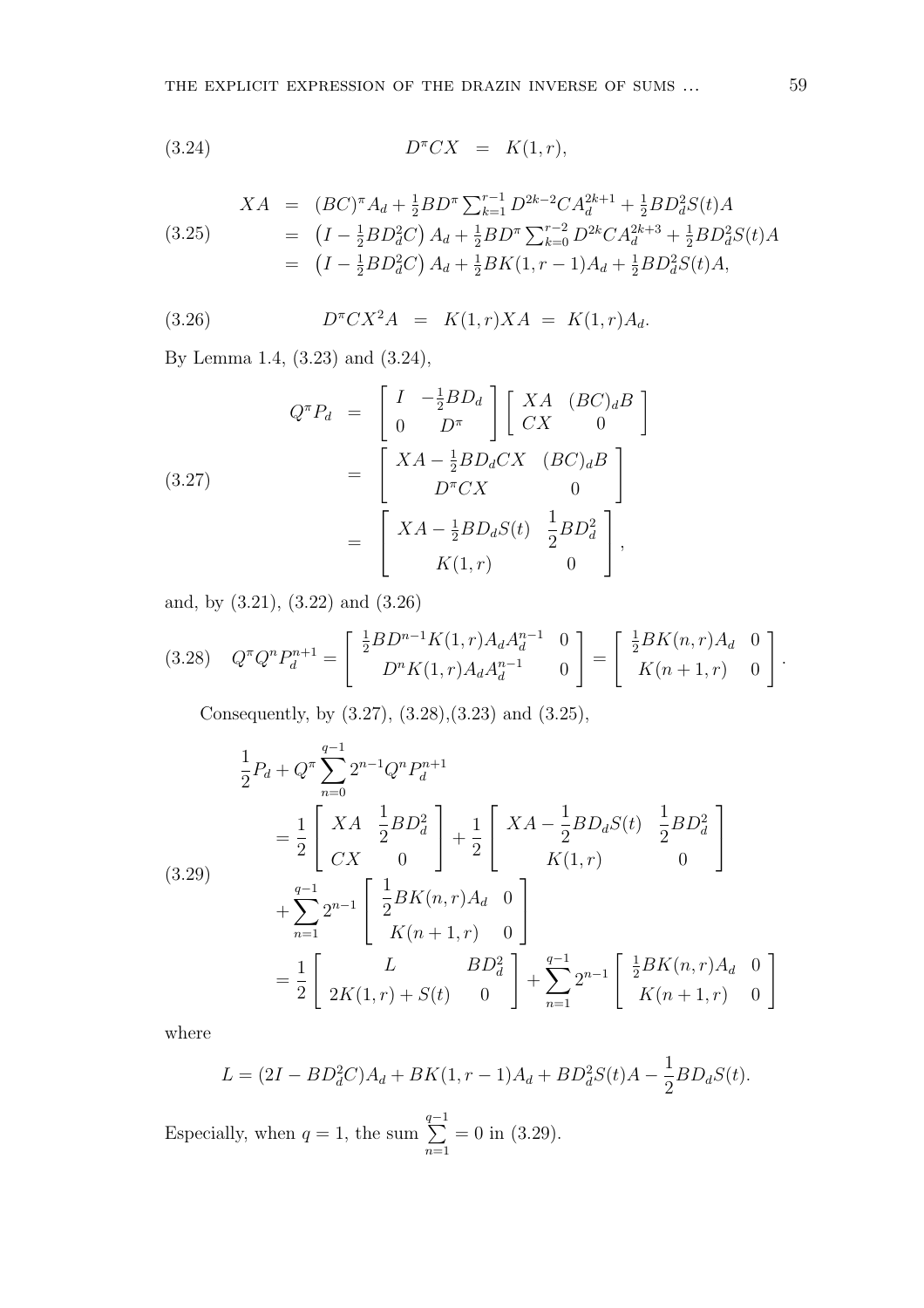$\blacksquare$ 

Putting (3.17), (3.19), (3.20), (3.22) and (3.29) in (3.9) yields (3.1). If  $h = s + 1$ , then  $(3.9)$  becomes

$$
M_d = \frac{1}{2}P_d + Q^{\pi} \sum_{n=0}^{q-1} 2^{n-1} Q^n P_d^{n+1} + \sum_{n=0}^{s-1} 2^{-(n+2)} Q_d^{n+1} P^n P^{\pi}.
$$

So, putting  $(3.19)$ ,  $(3.20)$ ,  $(3.22)$  and  $(3.29)$  in the above equation yields  $(3.2)$ . Adding some restrictions to  $D$ , we have the following results.

**Corollary 3.3** Let M be given by (1.1). If  $D^2 = CB = 0$  and  $AB = 0$ , then

(3.30) 
$$
M_d = \begin{bmatrix} A_d + BCA_d^3 + BDCA_d^4 & 0\\ CA_d^2 + DCA_d^3 & 0 \end{bmatrix}
$$

Proof. Assume that indices of matrices mentioned are the same as those in Theorem 3.1. Since  $D^2 = 0$ , then  $D_d = 0$ . Putting  $D_d = 0$  in (3.3) ~ (3.6), we have

$$
S(n) = 0, \t K(1,m) = CA_d^2,
$$
  
\n
$$
G(n,m) = 0, \t K(2,m) = DCA_d^3,
$$
  
\n
$$
L = 2A_d + BCA_d^3, \t K(n,m) = 0 \t (n \ge 3).
$$

Substituting the above equations in (3.1) yields (3.30).

**Corollary 3.4** Let M be given by (1.1) with  $t = \text{Ind}(A), s = \text{Ind} \left( \begin{bmatrix} A & B \end{bmatrix} \right)$  $\frac{1}{2}B$  $C = 0$  $\overline{a}$ ,  $q = \text{Ind} \left( \begin{bmatrix} 0 \\ 0 \end{bmatrix} \right)$  $\frac{1}{2}B$  $\begin{pmatrix} 0 & \frac{1}{2}B \\ 0 & D \end{pmatrix}$  and  $h = \text{Ind} \left( \begin{bmatrix} A & 0 \\ C & -D \end{bmatrix} \right)$ . If  $D^2 = D = \frac{1}{2}CB$  and  $\sqrt{2}$   $\sqrt{2}$   $\sqrt{2}$   $\sqrt{2}$   $\sqrt{2}$   $\sqrt{2}$   $\sqrt{2}$   $\sqrt{2}$   $\sqrt{2}$   $\sqrt{2}$   $\sqrt{2}$   $\sqrt{2}$   $\sqrt{2}$   $\sqrt{2}$   $\sqrt{2}$   $\sqrt{2}$   $\sqrt{2}$   $\sqrt{2}$   $\sqrt{2}$   $\sqrt{2}$   $\sqrt{2}$   $\sqrt{2}$   $\sqrt{2}$   $\sqrt{2}$   $\sqrt{2}$   $\sqrt{2}$   $\sqrt{2}$   $\sqrt{2$  $AB = 0$ , then  $h \leq s + 1$  and

$$
M_d = \frac{1}{2} \begin{bmatrix} H & BD \\ 2(I - D)CA_d^2 + S(t) & 0 \end{bmatrix} + 2^{-(h+1)} [G(h - 1, h - 1) - G(h - 1, t)]
$$
  
(3.31) 
$$
-\frac{1}{3} (1 - 4^{-\lceil \frac{h}{2} \rceil}) G(0, t) - \frac{1}{6} (1 - 4^{-\lfloor \frac{h}{2} \rfloor}) G(1, t) + \sum_{n=2}^{h-1} 2^{-(n+2)} G(n, n).
$$

In particular, when  $h = s + 1$ ,

$$
M_d = \frac{1}{2} \left[ \begin{array}{cc} H & BD \\ 2(I - D)CA_d^2 + S(t) & 0 \end{array} \right] - \frac{1}{3} (1 - 4^{-\lceil \frac{s}{2} \rceil}) G(0, t)
$$
  
(3.32) 
$$
-\frac{1}{6} (1 - 4^{-\lfloor \frac{s}{2} \rfloor}) G(1, t) + \sum_{n=2}^{s-1} 2^{-(n+2)} G(n, n)
$$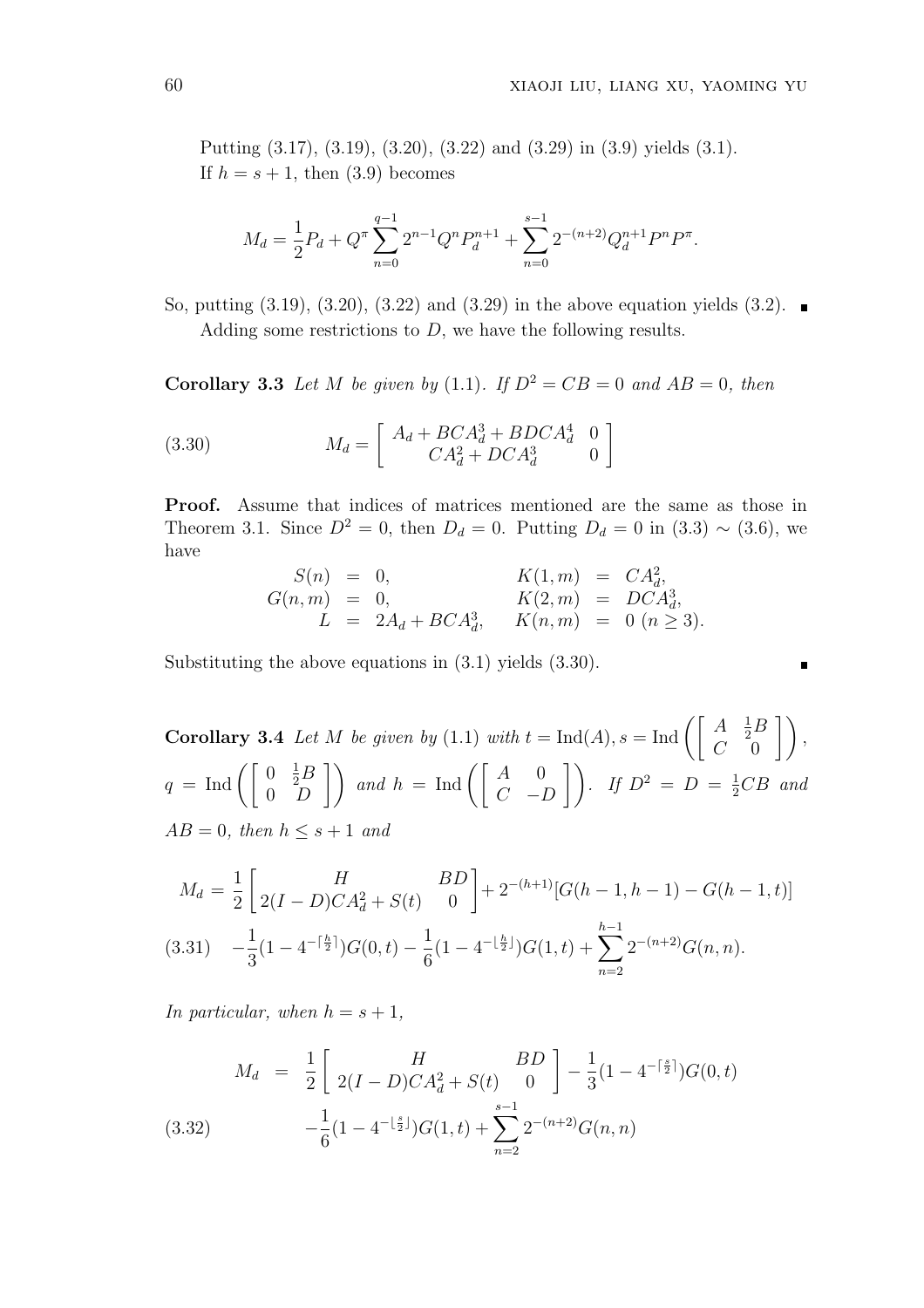where

$$
H = (2I - BDC)A_d + qB(I - D)CA_d^3 + BS(t)A - \frac{1}{2}BS(t),
$$
  
\n
$$
S(n) = \sum_{k=0}^{\lceil \frac{n}{2} \rceil - 1} DCA^{2k} A^{\pi},
$$
  
\n
$$
G(n, m) = \begin{cases} \left[ \frac{1}{2} BS(m)A & 0 \\ S(m)A & 0 \right], & n \text{ is even;} \\ \left[ \frac{1}{2} BS(m - 2)A^2 & 0 \\ S(m - 2)A^2 & 0 \right], & n \text{ is odd.} \end{cases}
$$

**Proof.** Since  $D = D^2$ , then  $\text{Ind}(D) = 1$  and  $D_d = D$  and then  $K(n, m) = 0$ ,  $n \geq 2$ , and  $K(1, m) = (I - D)CA_d^2$ . Clearly,

(3.33) 
$$
S(n) = \sum_{k=0}^{\lceil \frac{n}{2} \rceil - 1} DCA^{2k} A^{\pi},
$$

$$
(3.34) \ \ G(2k,m) = \begin{bmatrix} \frac{1}{2}BS(m)A & 0 \\ S(m)A & 0 \end{bmatrix}; \ \ G(2k-1,m) = \begin{bmatrix} \frac{1}{2}BS(m-2)A^2 & 0 \\ S(m-2)A^2 & 0 \end{bmatrix},
$$

(3.35) 
$$
L = (2I - BDC)A_d + B(I - D)CA_d^3 + BS(t)A - \frac{1}{2}BS(t).
$$

By [12, Theorem 2.1],  $1 \leq q \leq 2$ . Thus when  $q = 2$ ,

$$
\sum_{n=1}^{q-1} 2^{n-1} \begin{bmatrix} \frac{1}{2} BK(n,r) A_d & 0 \\ K(n+1,r) & 0 \end{bmatrix} = \begin{bmatrix} \frac{1}{2} B(I-D) C A_d^3 & 0 \\ 0 & 0 \end{bmatrix}
$$

.

However when  $q = 1$ ,  $\frac{q-1}{q}$  $n=1$  $= 0$ . Therefore, Define

(3.36) 
$$
H = L + (q-1)B(I - D)CA_d^3
$$

$$
= (2I - BDC)A_d + qB(I - D)CA_d^3 + BS(t)A - \frac{1}{2}BS(t).
$$

Putting (3.33)  $\sim$  (3.36) in (3.1) and (3.2), respectively, yields (3.31) and (3.32). ■

Acknowledgements. The authors would like to thank the referee for very detailed comments and suggestions on our previous manuscript. This work was supported by the Guangxi Natural Science Foundation (2013GXNSFAA019008), the Key Project of Education Department of Guangxi (201202ZD031), Project supported by the National Science Foundation of China (11361009), and Science Research Project 2013 of the China-ASEAN Study Center (GuangxiScience Experiment Center) of Guangxi University for Nationalities.